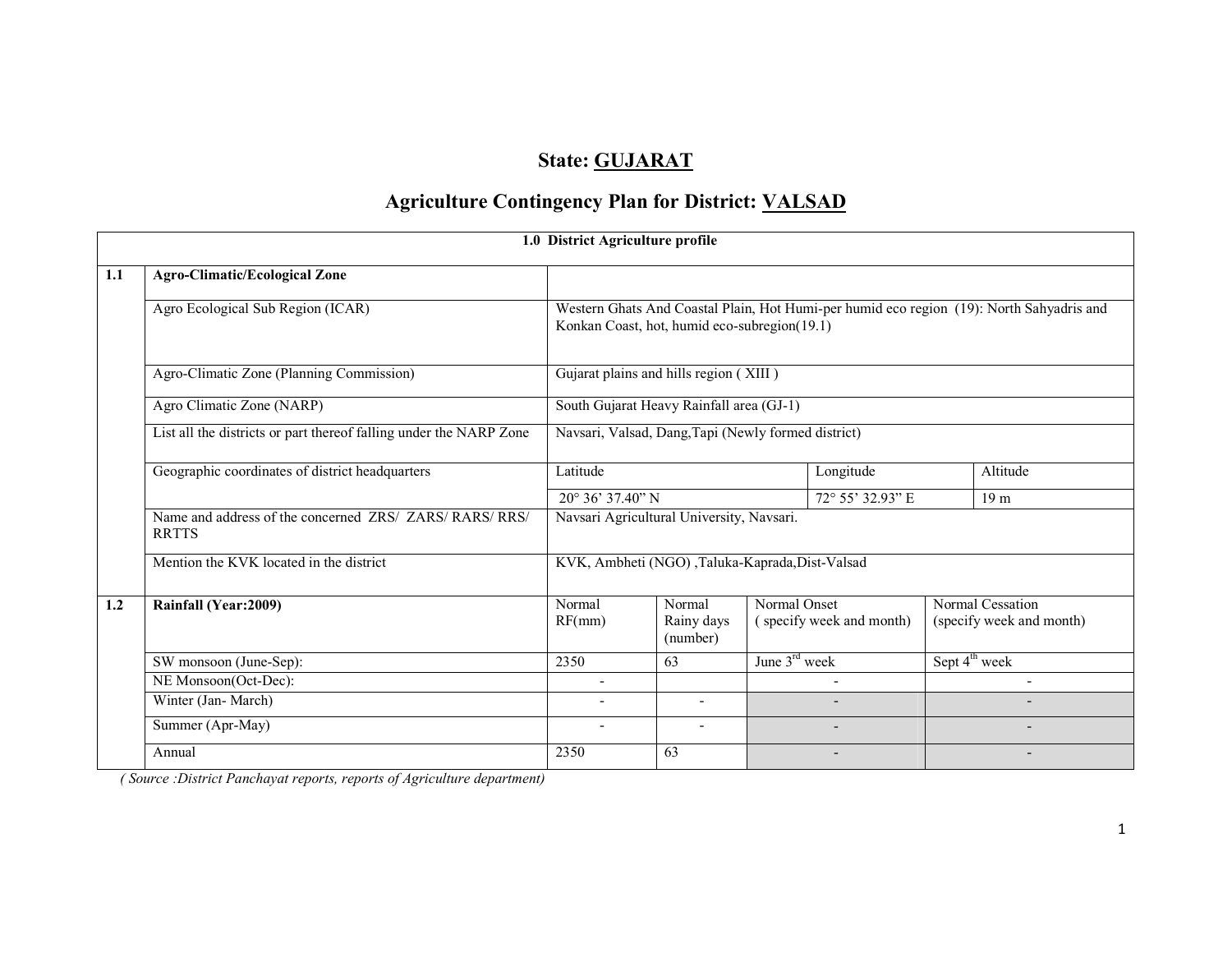| 1.3 | <b>Land use</b>                                    | Geographical | Cultivable | Forest | Land under               | Permanent | Cultivable | Land                                             | Barren and           | Current | Other     |
|-----|----------------------------------------------------|--------------|------------|--------|--------------------------|-----------|------------|--------------------------------------------------|----------------------|---------|-----------|
|     | pattern of the<br>district (latest)<br>statistics) | area         | area       | area   | non-<br>agricultural use | pastures  | wasteland  | under<br>Misc.<br>tree<br>crops<br>and<br>groves | uncultivable<br>land | fallows | fallows   |
|     | Area $(900 \text{ ha})$                            | 264          | 163.4      | 57.6   | 17.5                     | 2.3       | 9.5        | د.                                               | 4.5                  | -       | $1\ldots$ |

| 1.4 | Major Soils (common names like red sandy | Area ('000 ha) | Percent (%) of total |
|-----|------------------------------------------|----------------|----------------------|
|     | loam deep soils (etc.,)* $(2006-07)$     |                |                      |
|     | l. Black                                 | 37.22          | 14.1                 |
|     | 2. Medium black                          | 137.01         | 51.9                 |
|     | 3. Loam                                  | 15.85          | 5.8                  |
|     | 4.Sandy                                  | 3.43           | 1.3                  |
|     | 5. Alkaline                              | 0.79           | 0.3                  |
|     | 6. Rocky                                 | 69.7           | 26.4                 |
|     | Others (specify):                        |                |                      |

| 1.5 | <b>Agricultural land use</b> | Area $('000 ha)$ | Cropping intensity % |
|-----|------------------------------|------------------|----------------------|
|     | Net sown area                | 163.4            | 155.0                |
|     | Area sown more than once     | 89.8             |                      |
|     | Gross cropped area           | 253.3            |                      |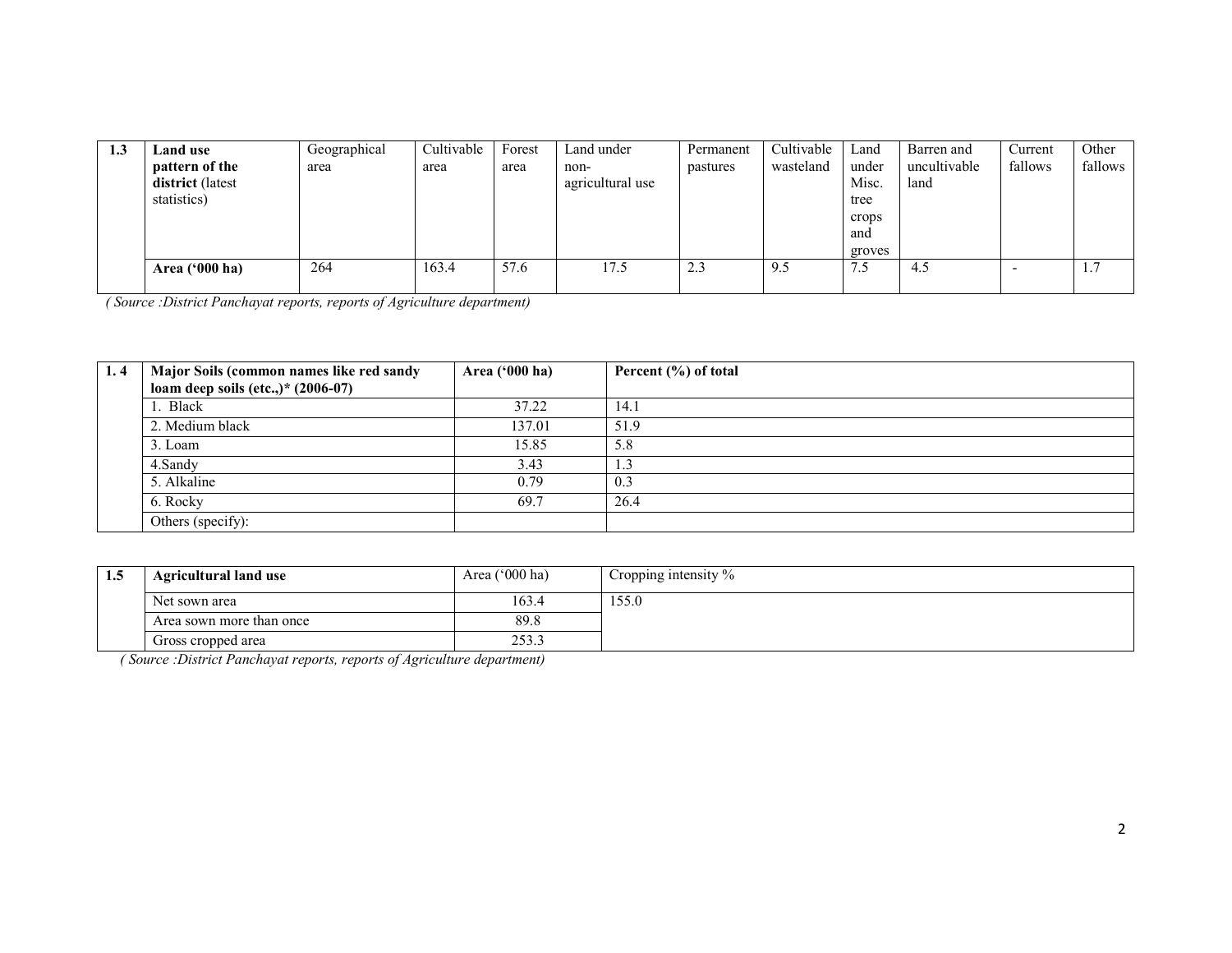| Irrigation                                                                                                  | Area ('000 ha)            |                |                                                                                                   |
|-------------------------------------------------------------------------------------------------------------|---------------------------|----------------|---------------------------------------------------------------------------------------------------|
| Net irrigated area                                                                                          | 58.8                      |                |                                                                                                   |
| Gross irrigated area                                                                                        | 91.2                      |                |                                                                                                   |
| Rain fed area                                                                                               | 104.588                   |                |                                                                                                   |
| <b>Sources of Irrigation</b>                                                                                | Number                    | Area ('000 ha) | Percentage of total irrigated area                                                                |
| Canals                                                                                                      | 361                       | 10.9           | 23.5                                                                                              |
| Tanks                                                                                                       | 363                       | 1.2            | 2.6                                                                                               |
| Open wells                                                                                                  | 6861                      | 24.1           | 51.6                                                                                              |
| Bore wells                                                                                                  | 446                       | 10.3           | 22.1                                                                                              |
| Lift irrigation schemes                                                                                     | NA                        | NA             |                                                                                                   |
| Micro-irrigation                                                                                            | NA                        | NA             |                                                                                                   |
| Other sources (please specify)                                                                              | NA                        | NA             |                                                                                                   |
| Total Irrigated Area                                                                                        | 46768                     | 46.7           | 100.0                                                                                             |
| Pump sets                                                                                                   | 18019                     | 24.1           |                                                                                                   |
| No. of Tractors                                                                                             | 1842                      |                |                                                                                                   |
| Ground water availability and use* (Data<br>source: State/Central Ground water<br><b>Department /Board)</b> | No. of blocks/<br>Tehsils | $(\%)$ area    | Quality of water (specify the problem<br>such as high levels of arsenic, fluoride,<br>saline etc) |
| Over exploited                                                                                              |                           |                |                                                                                                   |
| Critical                                                                                                    |                           |                |                                                                                                   |
| Semi-critical                                                                                               |                           |                |                                                                                                   |
| Safe                                                                                                        | $\sqrt{ }$                |                |                                                                                                   |
| Wastewater availability and use                                                                             |                           |                |                                                                                                   |
| Ground water quality                                                                                        |                           |                |                                                                                                   |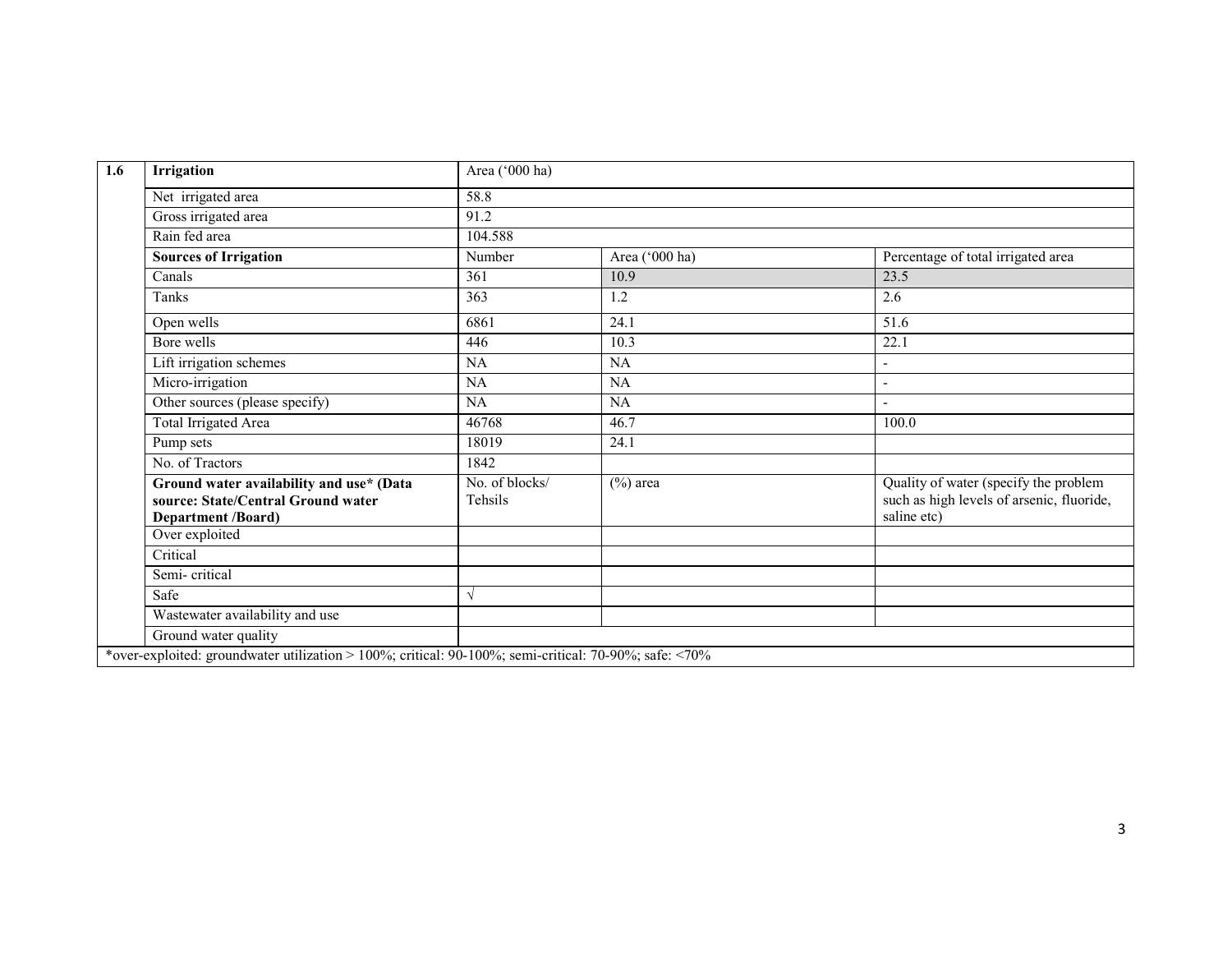#### 1.7 Area under major field crops & horticulture (as per latest figures) (Specify year -- 2008-09)

| 1.7 | Major field crops cultivated |                          | Area ('000 ha)           |                          |                          |                          |                          |                          |                    |  |  |  |
|-----|------------------------------|--------------------------|--------------------------|--------------------------|--------------------------|--------------------------|--------------------------|--------------------------|--------------------|--|--|--|
|     |                              |                          | <b>Kharif</b>            |                          |                          | Rabi                     |                          |                          |                    |  |  |  |
|     |                              | <b>Irrigated</b>         | <b>Rain fed</b>          | <b>Total</b>             | <b>Irrigated</b>         | <b>Rain fed</b>          | <b>Total</b>             | Summer                   | <b>Grand</b> total |  |  |  |
|     | Paddy                        | 16.8                     | 55.5                     | 72.4                     | $\overline{\phantom{a}}$ | $\overline{\phantom{a}}$ | $\overline{\phantom{a}}$ | 1.0                      | 73.4               |  |  |  |
|     | Ragi                         | $\overline{\phantom{a}}$ | 5.1                      | 5.1                      | $\overline{\phantom{a}}$ | $\overline{\phantom{a}}$ | $\overline{\phantom{a}}$ | $\overline{\phantom{a}}$ | 5.1                |  |  |  |
|     | Sugarcane                    | 12.4                     | $\overline{\phantom{a}}$ | 12.4                     |                          |                          |                          |                          | 12.4               |  |  |  |
|     | Indian bean                  | $\overline{\phantom{a}}$ | $\overline{\phantom{a}}$ | $\overline{\phantom{0}}$ |                          | 8.1                      | 8.1                      |                          | 8.1                |  |  |  |
|     | $\overline{\text{Niger}}$    |                          |                          |                          | 5.8                      |                          | 5.8                      |                          | 5.8                |  |  |  |

| Area ('000 ha) |  |
|----------------|--|
| <b>Total</b>   |  |
| 2.0            |  |
| 0.1            |  |
| 0.2            |  |
| 0.2            |  |
| 0.1            |  |
| Total          |  |
| 1.4            |  |
| $1.0\,$        |  |
|                |  |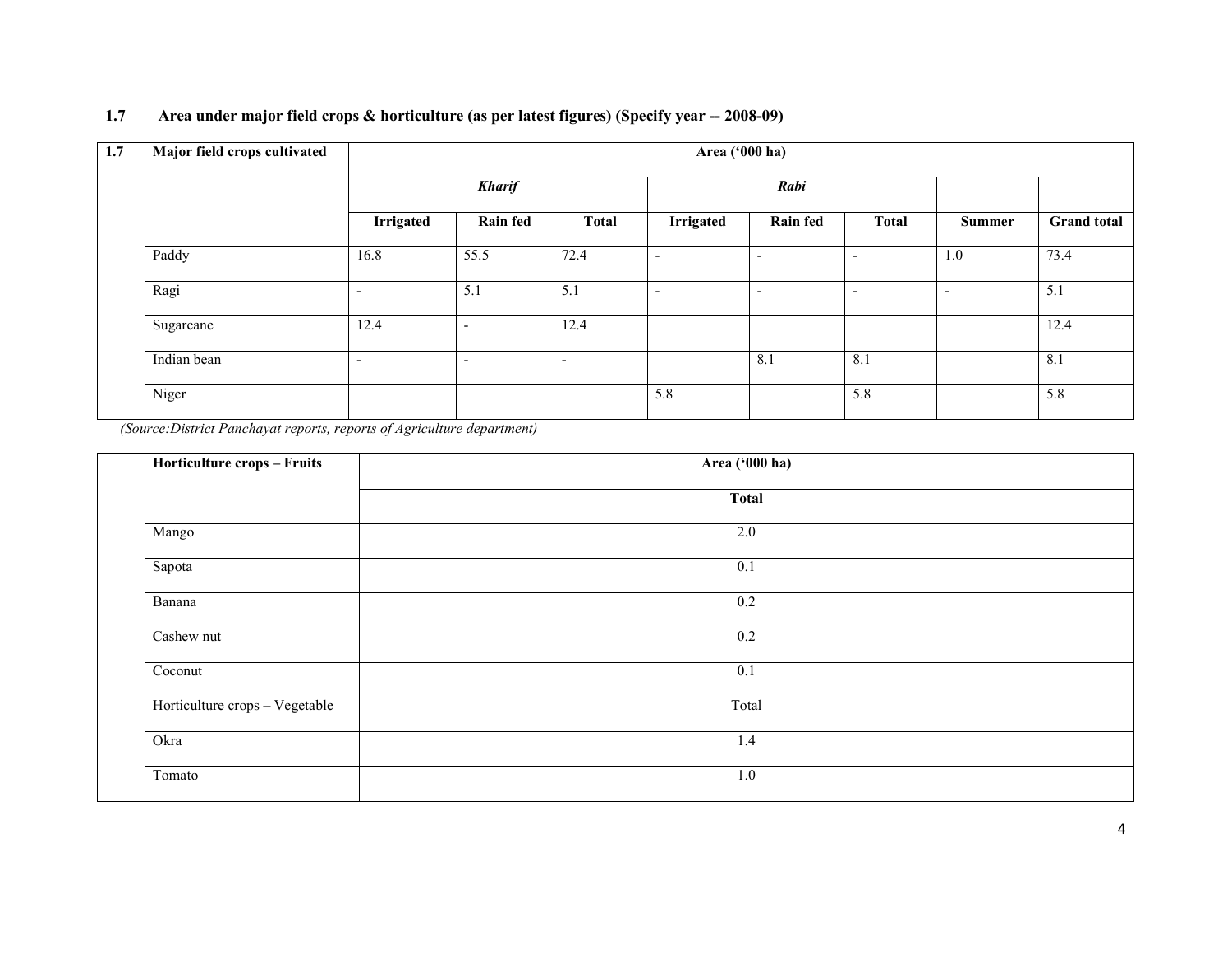| <b>Brinjal</b>                          | 1.322                    |
|-----------------------------------------|--------------------------|
| Bottle gourd                            | 0.072                    |
| Medicinal and Aromatic crops            | Total                    |
| Plantation crops                        | Total                    |
| $\overline{\text{NIL}}$                 | $\overline{\text{NIL}}$  |
| Eg., industrial pulp wood crops<br>etc. | $\overline{\text{NIL}}$  |
| Fodder crops                            | Total                    |
| Grasses                                 | 0.098                    |
| Total fodder crop area                  | 0.098                    |
| Grazing land                            | $\overline{\phantom{a}}$ |
| Sericulture etc                         | $\overline{\phantom{a}}$ |
| Others (specify)                        | $\overline{\phantom{a}}$ |

| 1.8 | <b>Livestock (2003-04)</b>                     | <b>Male ('000)</b> | Female ('000) | <b>Total ('000)</b>       |
|-----|------------------------------------------------|--------------------|---------------|---------------------------|
|     |                                                |                    |               |                           |
|     | Non descriptive Cattle (local low yielding)    | 122.8              | 96.4          | 219.2                     |
|     | Crossbred cattle                               | 21.7               | 67.1          | 88.8                      |
|     | Non descriptive Buffaloes (local low yielding) |                    |               | 95.4                      |
|     | <b>Graded Buffaloes</b>                        |                    |               |                           |
|     | Goat                                           |                    |               | 146.6                     |
|     | Sheep                                          |                    |               | 2.9                       |
|     | Others (Camel, Pig, Yak etc.)                  |                    |               |                           |
|     | Commercial dairy farms (Number)                |                    |               |                           |
| 1.9 | Poultry                                        | No. of farms       |               | Total No. of birds ('000) |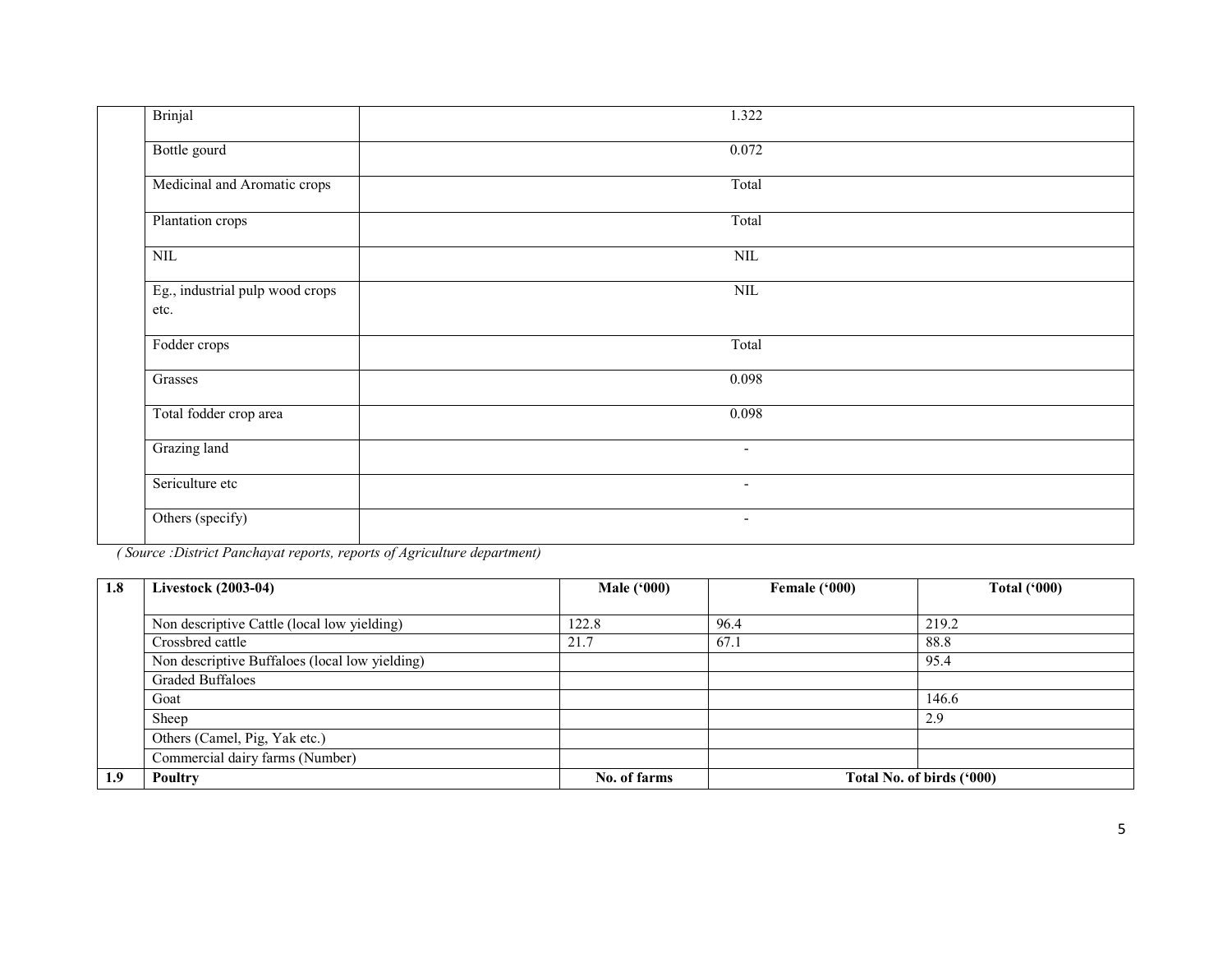|      | Commercial                                      |                        |              |                    |                            |                                  |                                                |
|------|-------------------------------------------------|------------------------|--------------|--------------------|----------------------------|----------------------------------|------------------------------------------------|
|      | Backyard                                        |                        |              |                    |                            |                                  |                                                |
| 1.10 | Fisheries (Data source: Chief Planning Officer) |                        |              |                    |                            |                                  |                                                |
|      | A. Capture                                      |                        |              |                    |                            |                                  |                                                |
|      | i) Marine (Data Source: Fisheries Department)   | No. of fishermen       | <b>Boats</b> |                    | <b>Nets</b>                |                                  | <b>Storage facilities</b><br>(Ice plants etc.) |
|      |                                                 |                        | Mechanized   | Non-<br>mechanized | Mechanized<br>(Trawl nets, | Non-mechanized<br>(Shore Seines, |                                                |
|      |                                                 |                        |              |                    | Gill nets)                 | Stake & trap nets)               |                                                |
|      |                                                 |                        |              |                    |                            |                                  |                                                |
|      | ii) Inland (Data Source: Fisheries Department)  | No. Farmer owned ponds |              |                    | <b>No. of Reservoirs</b>   | No. of village tanks             |                                                |
|      |                                                 |                        |              |                    |                            |                                  |                                                |

| <b>B.</b> Culture                                           |                        |              |                               |
|-------------------------------------------------------------|------------------------|--------------|-------------------------------|
|                                                             | Water Spread Area (ha) | Yield (t/ha) | <b>Production ('000 tons)</b> |
| i) Brackish water (Data Source: MPEDA/Fisheries Department) |                        |              |                               |
| ii) Fresh water (Data Source: Fisheries Department)         |                        |              |                               |
| <b>Others</b>                                               |                        |              |                               |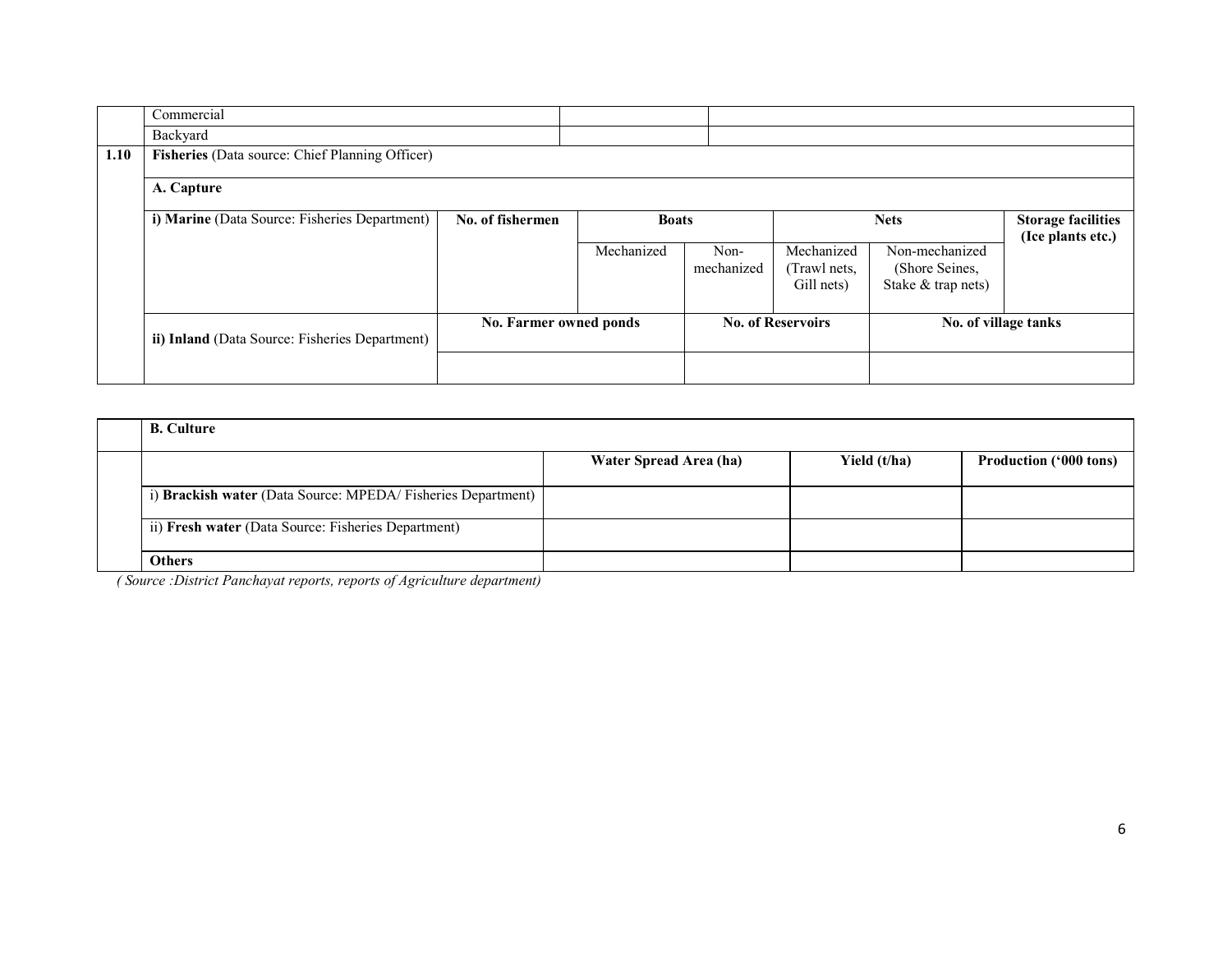#### 1.11 Production and Productivity of major crops (Average of last 5 years: 2004, 05, 06, 07, 08; specify years)

| 1.11 | Name of                     | Kharif                   |                                                                   |                        | Rabi                     |                          | <b>Summer</b>            |                       | <b>Total</b>             |                                            |
|------|-----------------------------|--------------------------|-------------------------------------------------------------------|------------------------|--------------------------|--------------------------|--------------------------|-----------------------|--------------------------|--------------------------------------------|
|      | crop                        | Production<br>(000 t)    | Productivity<br>(kg/ha)                                           | Production ('000<br>t) | Productivity<br>(kg/ha)  | Productio<br>n(000 t)    | Productivity<br>(kg/ha)  | Productio<br>n(000 t) | Productivit<br>y (kg/ha) | residu<br>e as<br>fodder<br>(000)<br>tons) |
|      |                             |                          | Major Field crops (Crops to be identified based on total acreage) |                        |                          |                          |                          |                       |                          |                                            |
|      | Paddy<br>(Irrigate)<br>d)   | 62.4                     | 3700                                                              | $\sim$                 | $\overline{\phantom{a}}$ | $\qquad \qquad -$        | $\overline{\phantom{a}}$ | 62.4                  | 3700                     | $\overline{\phantom{a}}$                   |
|      | Paddy<br>$Um-$<br>Irrigated | 150.0                    | 2700                                                              | $\blacksquare$         | $\blacksquare$           | $\blacksquare$           | $\overline{\phantom{a}}$ | 150.0                 | 2700                     | $\blacksquare$                             |
|      | Ragi                        | 3.8                      | 750                                                               | $\sim$                 | $\blacksquare$           | $\blacksquare$           | $\overline{\phantom{a}}$ | 3.8                   | 750                      | $\blacksquare$                             |
|      | Sugarcan<br>e               | 821.3                    | 66000                                                             | $\sim$                 | $\overline{\phantom{a}}$ | $\overline{\phantom{0}}$ | $\overline{\phantom{a}}$ | 821.3                 | 66000                    | $\overline{\phantom{a}}$                   |
|      | Indian<br>bean              | $\overline{\phantom{a}}$ | $\overline{\phantom{a}}$                                          | 4.9                    | 600                      | ٠                        | $\overline{\phantom{a}}$ | 4.9                   | 600                      |                                            |
|      | Niger                       | $\overline{\phantom{a}}$ | $\blacksquare$                                                    | 2.3                    | 400                      | $\blacksquare$           | $\overline{\phantom{a}}$ | 2.3                   | 400                      | $\blacksquare$                             |

| Major Horticultural crops (Crops to be identified based on total acreage) |            |      |              |  |  |  |  |           |              |  |
|---------------------------------------------------------------------------|------------|------|--------------|--|--|--|--|-----------|--------------|--|
|                                                                           | Mango      | 18.5 | 9000         |  |  |  |  | 2065      | 9000         |  |
|                                                                           | Sapota     |      | 9000         |  |  |  |  | سد        | 9000         |  |
|                                                                           | Banana     | 9.5  | 45000        |  |  |  |  | 9.5       | 45000        |  |
|                                                                           | Cashew nut | 0.1  | 600          |  |  |  |  | $^{+}$ 0. | 600          |  |
|                                                                           | Coconut    | 130  | $10000$ nuts |  |  |  |  | 130       | $10000$ nuts |  |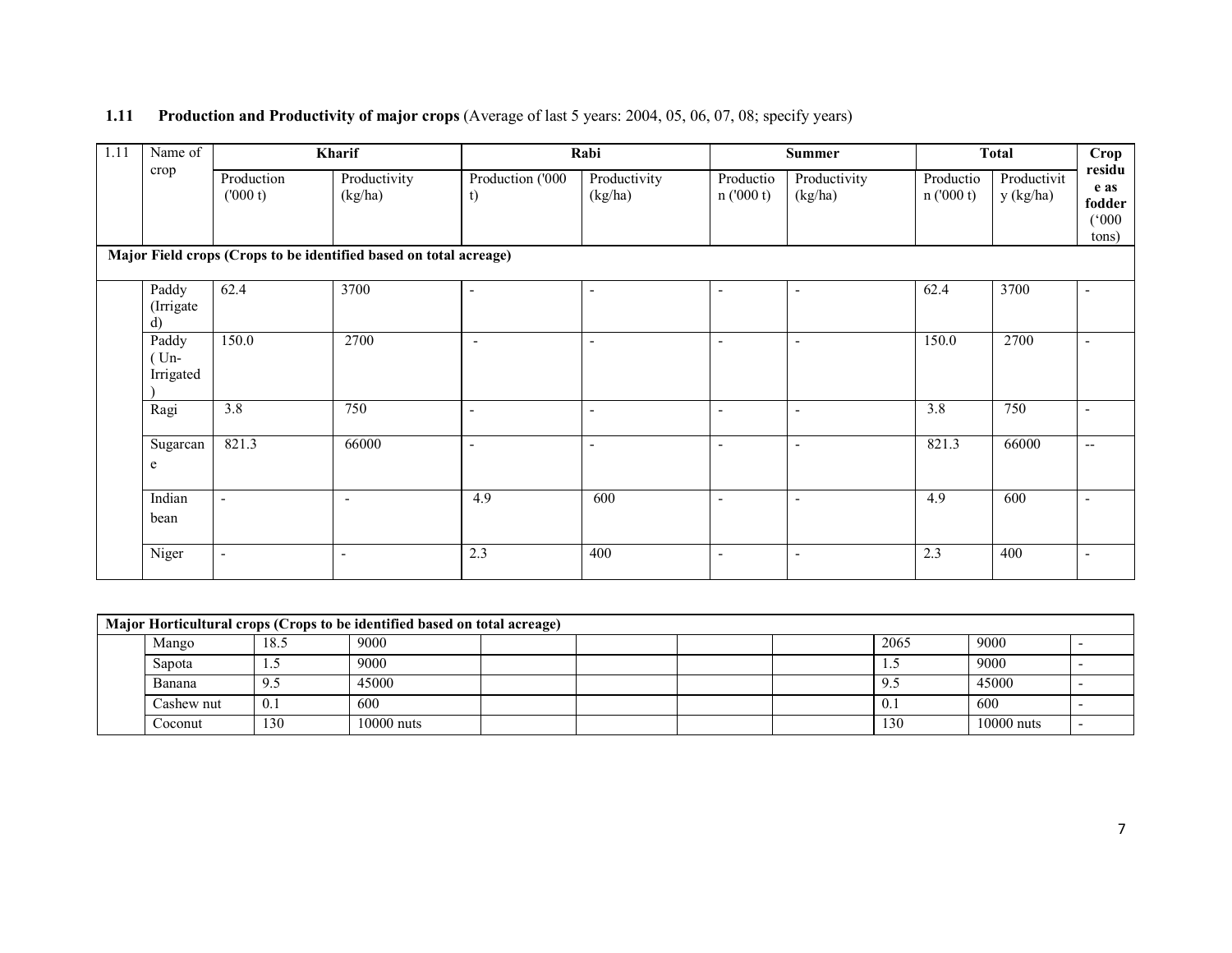| 1.12 | Sowing window for 5 major field<br>crops<br>(start and end of normal sowing<br>period) | Paddy                                             | Ragi                             | Sugarcane                | Indian bean      | Niger                                 |
|------|----------------------------------------------------------------------------------------|---------------------------------------------------|----------------------------------|--------------------------|------------------|---------------------------------------|
|      | Kharif-Rain fed                                                                        | June to $15^{\text{th}}$ July<br>15 <sup>th</sup> | $15^{\text{th}}$<br>June to July |                          |                  | $15^{\text{th}}$<br>June to 15th July |
|      | Kharif-Irrigated                                                                       | $15th$ June to $15th$ Oct                         |                                  |                          |                  |                                       |
|      | Rabi-Rain fed                                                                          |                                                   |                                  |                          | November-October |                                       |
|      | Rabi-Irrigated                                                                         |                                                   |                                  | $1st$ Oct to $31st$ Jan. |                  |                                       |

| 1.13 | What is the major contingency the district is prone to? (Tick mark) | Regular | Occasional | <b>None</b> |
|------|---------------------------------------------------------------------|---------|------------|-------------|
|      | Drought                                                             |         |            |             |
|      | Flood                                                               |         |            |             |
|      | Cyclone                                                             |         |            |             |
|      | Hail storm                                                          |         |            |             |
|      | Heat wave                                                           |         |            |             |
|      | Cold wave                                                           |         |            |             |
|      | Frost                                                               |         |            |             |
|      | Sea water intrusion                                                 |         |            |             |
|      | Pests and disease outbreak (specify)                                |         |            |             |
|      | Others (specify)                                                    |         |            |             |

| 1.14 | Include Digital maps of the district for | Location map of district within State as Annexure I | Enclosed: Yes |
|------|------------------------------------------|-----------------------------------------------------|---------------|
|      |                                          |                                                     |               |
|      |                                          | Mean annual rainfall as Annexure 2                  | Enclosed: Yes |
|      |                                          | Soil map as Annexure 3                              | Enclosed: No  |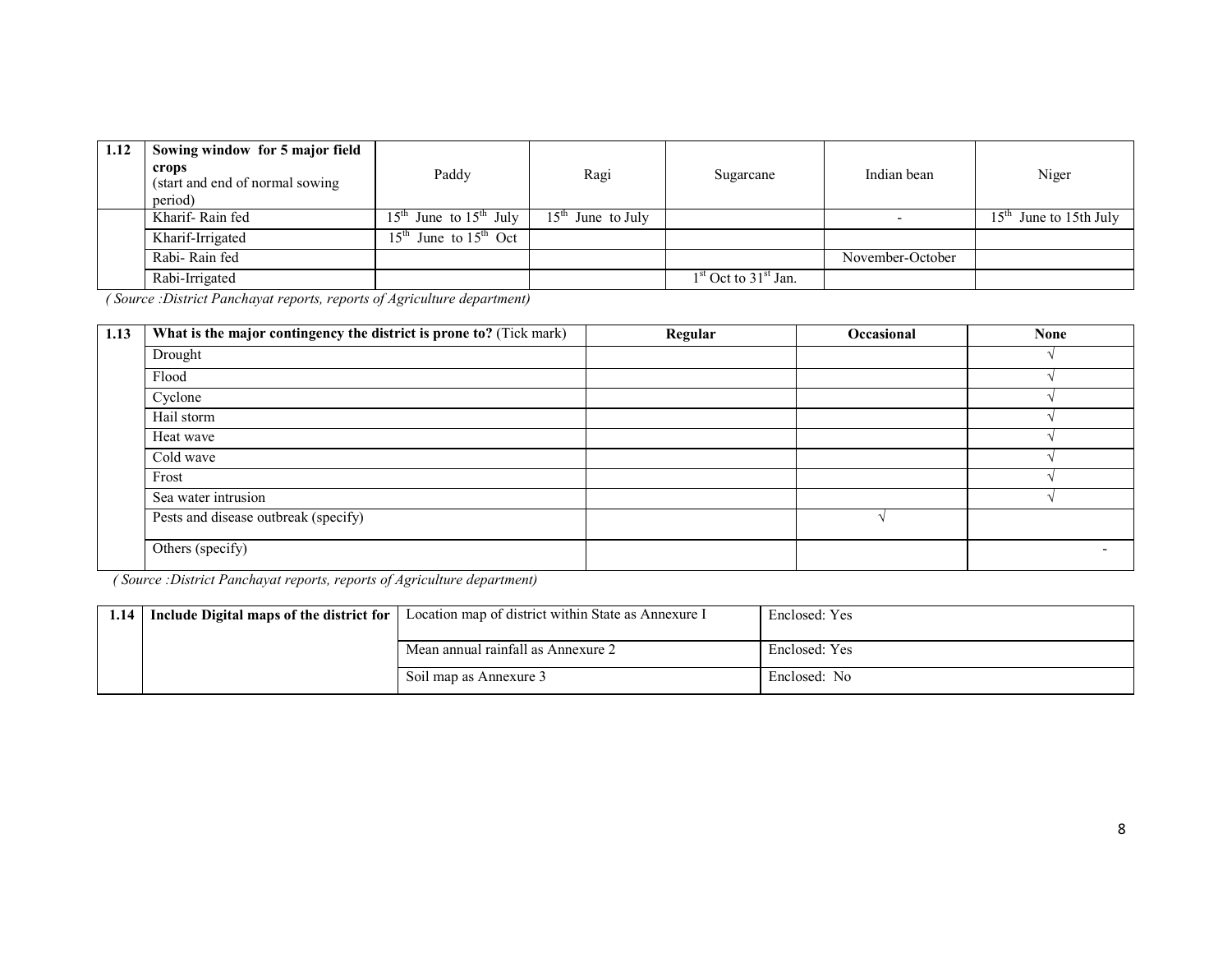Location Map of Valsad district in Gujarat State



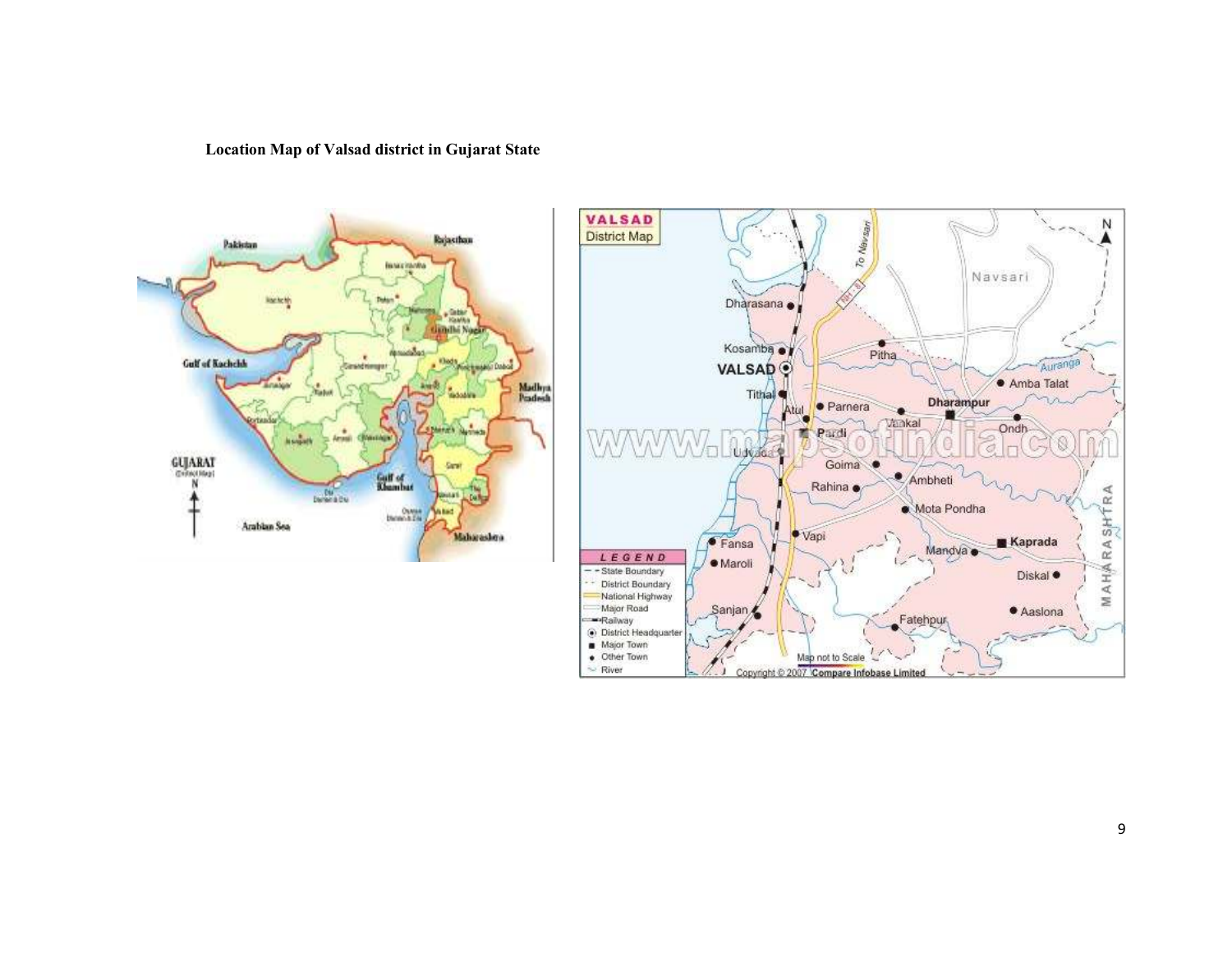| Rainfall data of last 10 years for Valsad district |  |
|----------------------------------------------------|--|
|----------------------------------------------------|--|

| S.No.                   | Year | Rainfall(mm) |
|-------------------------|------|--------------|
| $\mathbf{1}$            | 2000 | 1824         |
| $\overline{c}$          | 2001 | 2124         |
| $\overline{\mathbf{3}}$ | 2002 | 1817         |
| $\overline{4}$          | 2003 | 2354         |
| 5                       | 2004 | 2589         |
| 6                       | 2005 | 3131         |
| 7                       | 2006 | 2455         |
| 8                       | 2007 | 2877         |
| 9                       | 2008 | 1901         |
| 10                      | 2009 | 2428         |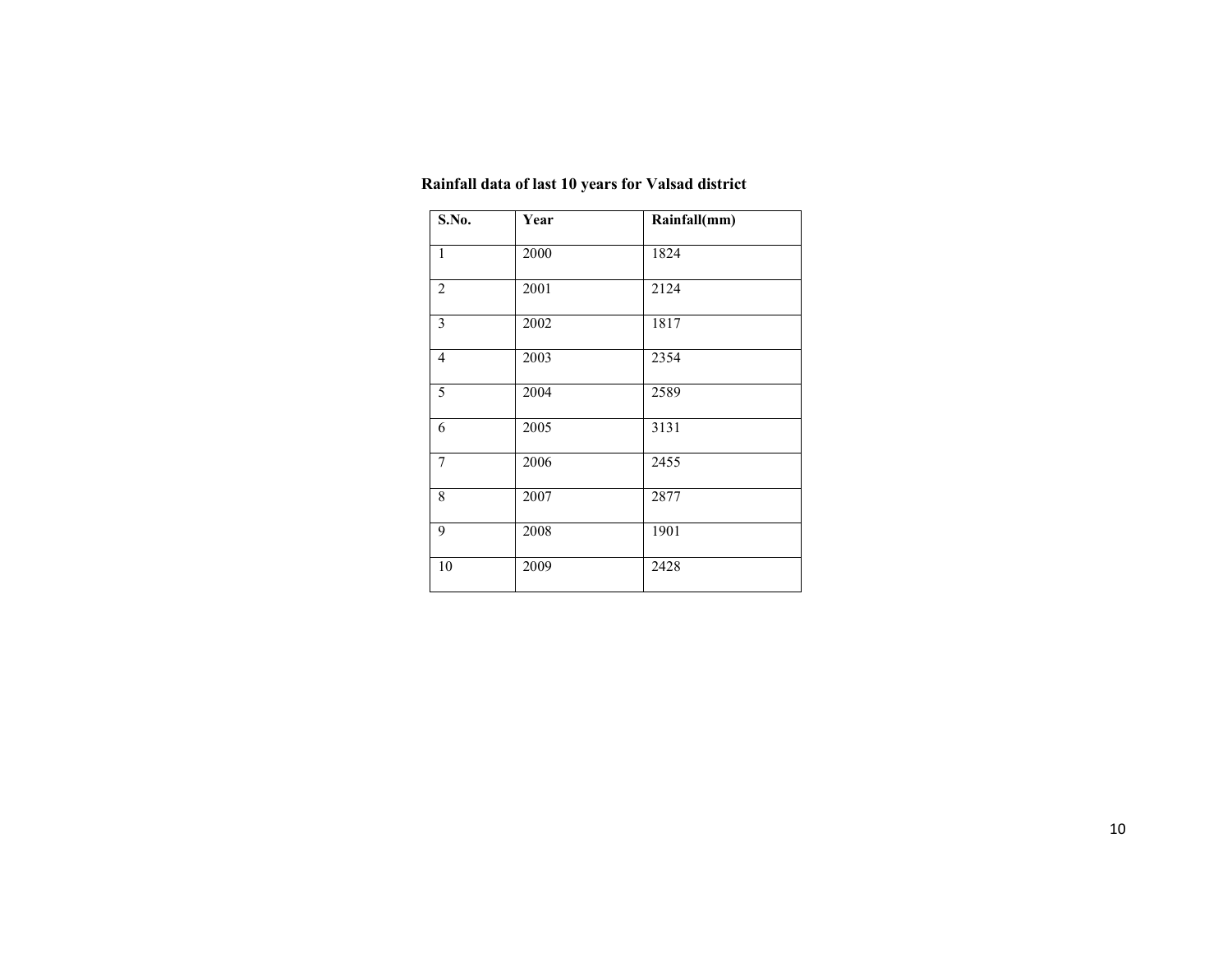### 2.0 Strategies for weather related contingencies

#### 2.1 Drought

### 2.1.1 Rain fed situation

| <b>Condition</b>                                  |                                          |                                         | <b>Suggested Contingency measures</b>                 |                                                                                                                                                                                                                                                                   |                                               |  |  |
|---------------------------------------------------|------------------------------------------|-----------------------------------------|-------------------------------------------------------|-------------------------------------------------------------------------------------------------------------------------------------------------------------------------------------------------------------------------------------------------------------------|-----------------------------------------------|--|--|
| <b>Early season</b><br>drought (delayed<br>onset) | <b>Major Farming</b><br>situation        | <b>Normal Crop / Cropping</b><br>system | Change in crop / cropping<br>system including variety | <b>Agronomic measures</b>                                                                                                                                                                                                                                         | <b>Remarks</b> on<br>Implementation           |  |  |
| Delay by 2 weeks                                  | Heavy rainfall and<br>medium black soils | Paddy                                   | No Change                                             | • Wider spacing<br>Conservation furrow<br>$\bullet$<br>Inter cultivation<br>$\bullet$<br>Thinning<br>$\bullet$<br>Changes in nutrient<br>$\bullet$<br>application<br>• Sprouted<br>seed<br>mulching,<br>sowing.<br>alternate<br>furrow<br>irrigation in sugarcane | Linkage with<br>RKVY, GSSC and<br><b>NFSM</b> |  |  |
| July 2 <sup>nd</sup> week                         |                                          | Ragi                                    | No Change                                             |                                                                                                                                                                                                                                                                   |                                               |  |  |
|                                                   |                                          | Sugarcane                               | No Change                                             |                                                                                                                                                                                                                                                                   |                                               |  |  |
|                                                   |                                          | Indian bean                             | No Change                                             |                                                                                                                                                                                                                                                                   |                                               |  |  |
|                                                   |                                          | Niger                                   | No Change                                             |                                                                                                                                                                                                                                                                   |                                               |  |  |
|                                                   | Heavy rainfall and<br>deep black soils   | Paddy                                   | No Change                                             | Delay<br>nursery<br>preparation<br>Give<br>irrigation<br>to<br>nursery,                                                                                                                                                                                           |                                               |  |  |
|                                                   |                                          | Ragi                                    | No Change                                             |                                                                                                                                                                                                                                                                   |                                               |  |  |
|                                                   |                                          | Sugarcane                               | No Change                                             |                                                                                                                                                                                                                                                                   |                                               |  |  |
|                                                   |                                          | Indian bean                             | No Change                                             |                                                                                                                                                                                                                                                                   |                                               |  |  |
|                                                   |                                          | Niger                                   | No Change                                             |                                                                                                                                                                                                                                                                   |                                               |  |  |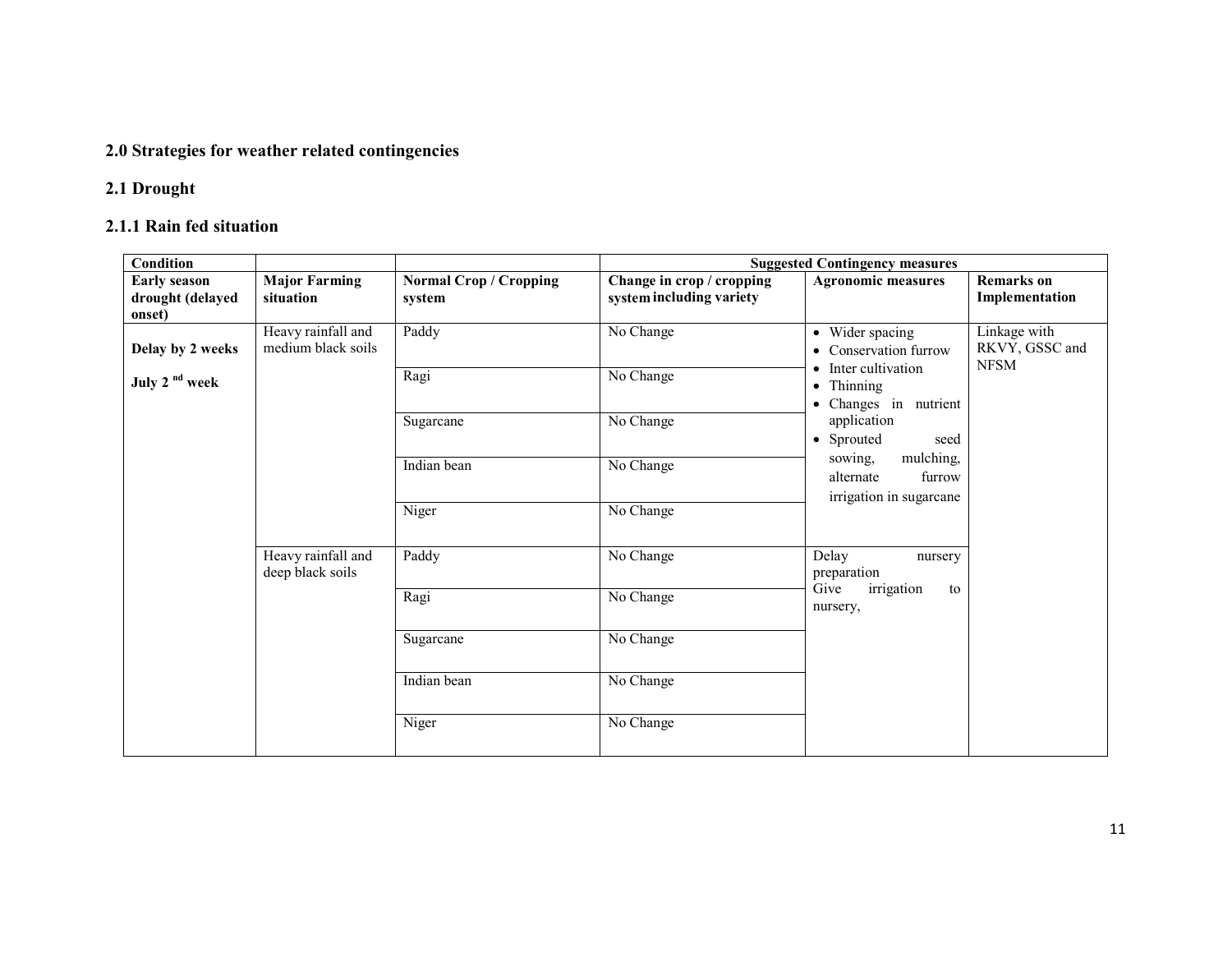| Heavy rainfall and<br>rocky soil | Paddy       | No Change | Delay to fertilizer<br>application |
|----------------------------------|-------------|-----------|------------------------------------|
|                                  | Ragi        | No Change |                                    |
|                                  | Sugarcane   | No Change |                                    |
|                                  | Indian bean | No Change |                                    |
|                                  |             |           |                                    |
|                                  | Niger       | No Change |                                    |

| Condition<br><b>Suggested Contingency measures</b> |                                         |                                         |                                                       |                                                                                  |                                     |
|----------------------------------------------------|-----------------------------------------|-----------------------------------------|-------------------------------------------------------|----------------------------------------------------------------------------------|-------------------------------------|
| <b>Early season</b><br>drought (delayed<br>onset)  | <b>Major Farming</b><br>situation       | <b>Normal Crop / Cropping</b><br>system | Change in crop / cropping<br>system including variety | <b>Agronomic measures</b>                                                        | <b>Remarks</b> on<br>Implementation |
| Delay by 4 weeks                                   | Heavy rainfall and<br>medium black soil | Paddy                                   | No Change                                             | • Sprouted seed<br>sowing in paddy                                               | Linkage with<br>RKVY, GSSC and      |
| July 4 <sup>th</sup> week                          |                                         | Ragi                                    | No Change                                             | • SRI method<br>• Aerobic rice                                                   | <b>NFSM</b>                         |
|                                                    |                                         | Sugarcane                               | No Change                                             | • Wider spacing<br>$\bullet$ Mulching                                            |                                     |
|                                                    |                                         | Indian bean                             | No Change                                             | • Micro irrigation                                                               |                                     |
|                                                    |                                         | Niger                                   | No Change                                             |                                                                                  |                                     |
|                                                    | Heavy rainfall and<br>deep black soil   | Paddy                                   | No Change                                             | Delay<br>nursery<br>preparation                                                  |                                     |
|                                                    |                                         | Ragi                                    | No Change                                             | Gave<br>irrigation<br>to<br>nursery,<br>fertilizer<br>Delay<br>to<br>application |                                     |
|                                                    |                                         | Sugarcane                               | No Change                                             |                                                                                  |                                     |
|                                                    |                                         | Indian bean                             | No Change                                             |                                                                                  |                                     |
|                                                    |                                         | Niger                                   | No Change                                             |                                                                                  |                                     |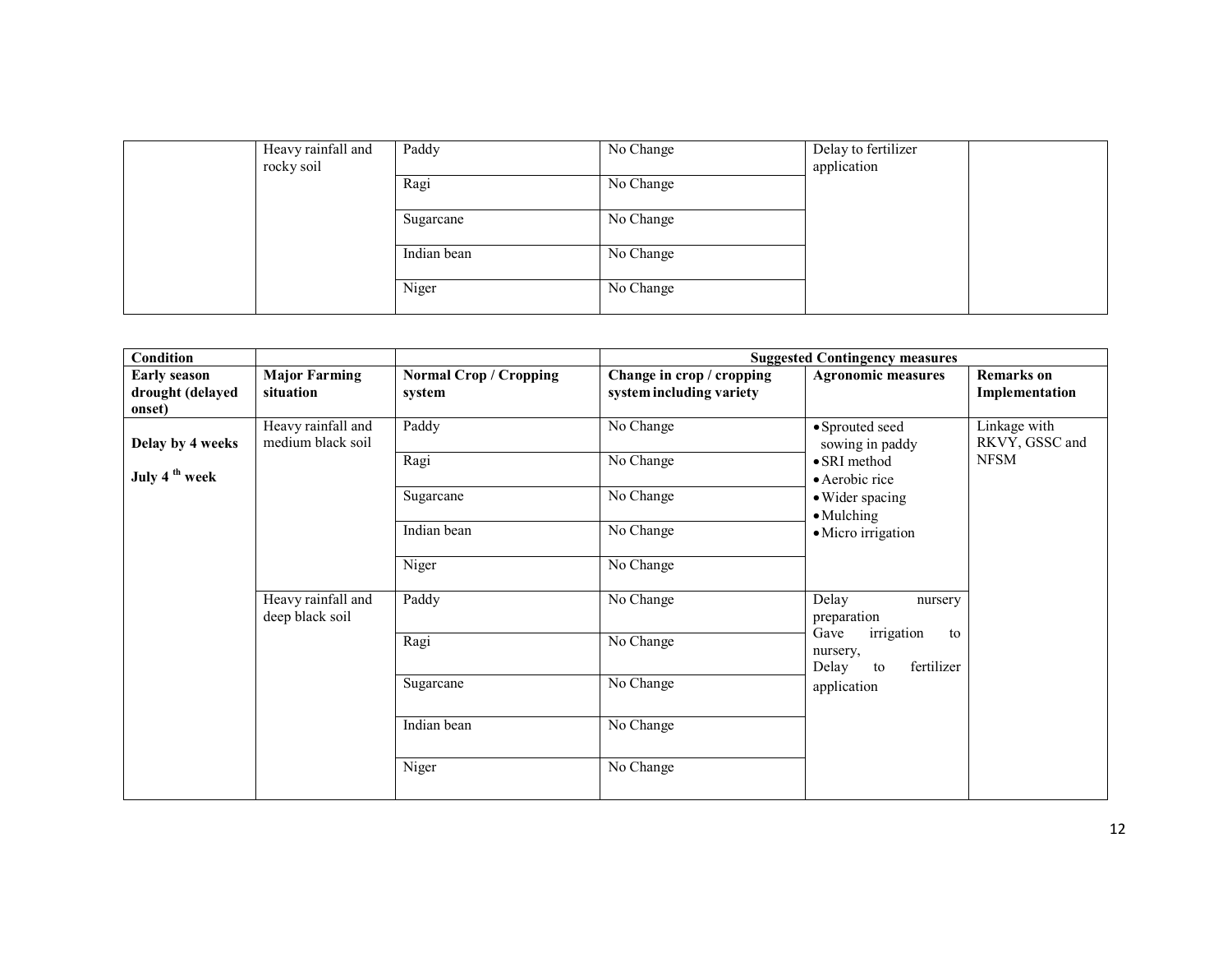| Heavy rainfall and<br>rocky soil | Paddy       | No Change | • Wider spacing<br>$\bullet$ Mulching         |
|----------------------------------|-------------|-----------|-----------------------------------------------|
|                                  | Ragi        | No Change | ·Micro irrigation<br>$\bullet$ Interculturing |
|                                  | Sugarcane   | No Change |                                               |
|                                  | Indian bean | No Change |                                               |
|                                  | Niger       | No Change |                                               |

| Condition                   |                                   |                                       |                         |                           |                   |  |
|-----------------------------|-----------------------------------|---------------------------------------|-------------------------|---------------------------|-------------------|--|
| <b>Early season</b>         | <b>Major Farming</b><br>situation | <b>Normal Crop/cropping</b>           | Change in crop/cropping | <b>Agronomic measures</b> | <b>Remarks</b> on |  |
| drought (delayed            |                                   | system                                | system                  |                           | Implementation    |  |
| onset)                      |                                   |                                       |                         |                           |                   |  |
|                             | Heavy rainfall and                | This is not expected in this district |                         |                           |                   |  |
| Delay by 6 weeks            | medium black soil                 |                                       |                         |                           |                   |  |
| August 3 <sup>rd</sup> week | Heavy rainfall and                |                                       |                         |                           |                   |  |
|                             | deep black soil                   |                                       |                         |                           |                   |  |
|                             | Heavy rainfall and                |                                       |                         |                           |                   |  |
|                             | rocky soil                        |                                       |                         |                           |                   |  |

| Condition<br><b>Early season</b><br>drought (delayed<br>onset) | <b>Major Farming</b><br>situation       | <b>Normal Crop/cropping</b><br>system | Change in crop/cropping<br>system | <b>Agronomic measures</b> | <b>Remarks</b> on<br>Implementation |  |  |
|----------------------------------------------------------------|-----------------------------------------|---------------------------------------|-----------------------------------|---------------------------|-------------------------------------|--|--|
| Delay by 8 weeks                                               | Heavy rainfall and<br>medium black soil | This is not expected in this district |                                   |                           |                                     |  |  |
| September 1 <sup>st</sup>                                      |                                         |                                       |                                   |                           |                                     |  |  |
| week                                                           | Heavy rainfall and                      |                                       |                                   |                           |                                     |  |  |
|                                                                | deep black soil                         |                                       |                                   |                           |                                     |  |  |
|                                                                | Heavy rainfall and                      |                                       |                                   |                           |                                     |  |  |
|                                                                | rocky soil                              |                                       |                                   |                           |                                     |  |  |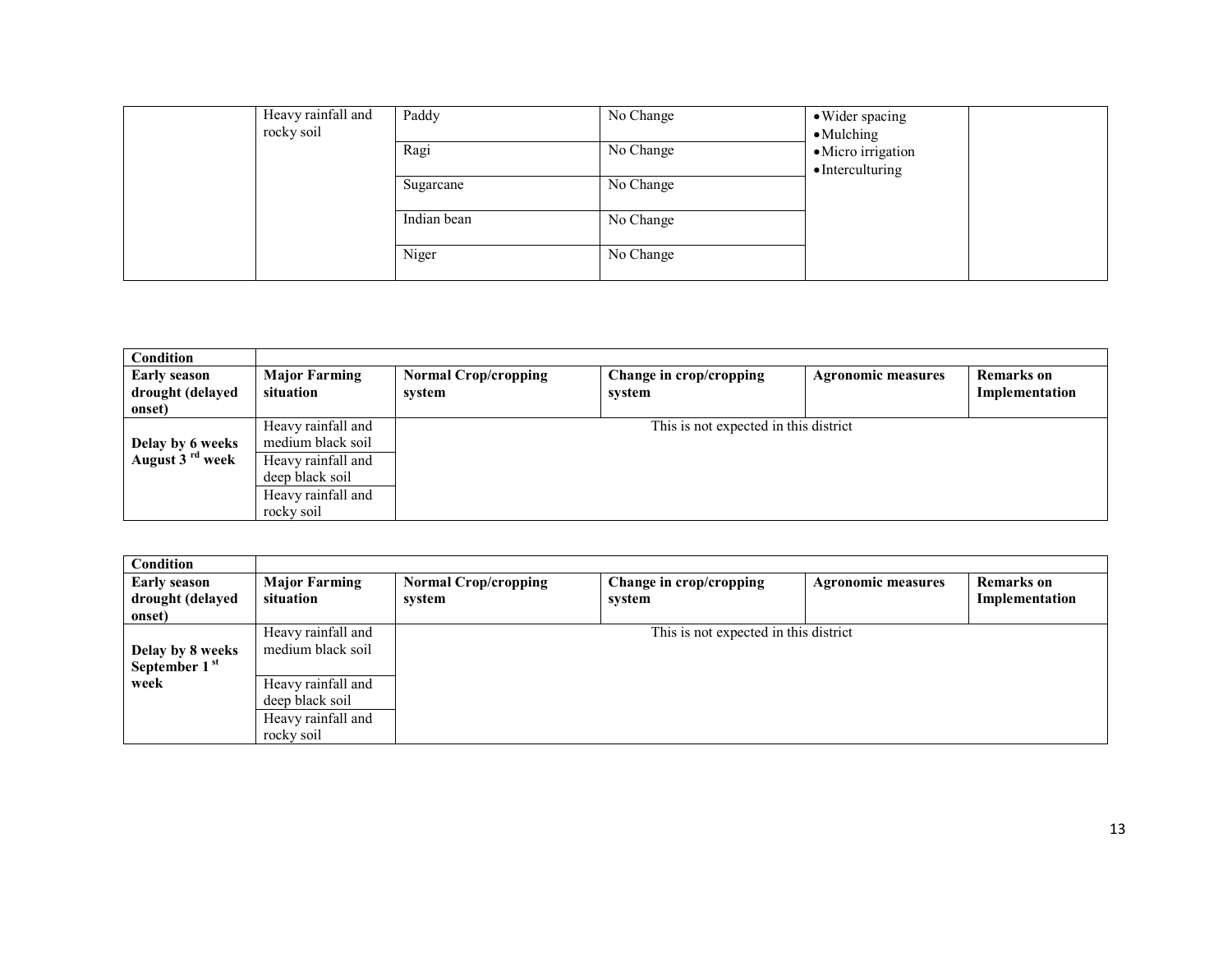| <b>Condition</b>                                  |                                         |                                       | <b>Suggested Contingency measures</b> |                                                                                                     |                                               |  |
|---------------------------------------------------|-----------------------------------------|---------------------------------------|---------------------------------------|-----------------------------------------------------------------------------------------------------|-----------------------------------------------|--|
| Early season drought<br>(Normal onset)            | <b>Major Farming</b><br>situation       | <b>Normal Crop/cropping</b><br>system | Crop management                       | Soil nutrient &<br>moisture conservation<br>measures                                                | <b>Remarks</b> on<br>Implementation           |  |
| <b>Normal onset</b><br>followed by 15-20          | Heavy rainfall and<br>medium black soil | Paddy<br>Ragi                         | No Change<br>No Change                | Mulching<br>Intercultivation<br>Moisture<br>conservation                                            | Linkage with<br>RKVY, GSSC and<br><b>NFSM</b> |  |
| days dry spell after<br>sowing leading to<br>poor |                                         | Sugarcane                             | No Change                             | practices                                                                                           |                                               |  |
| germination/crop<br>stand etc.                    |                                         | Indian bean                           | No Change                             |                                                                                                     |                                               |  |
|                                                   |                                         | Niger                                 | No Change                             |                                                                                                     |                                               |  |
|                                                   | Heavy rainfall and<br>deep black soil   | Paddy                                 | No Change                             | Intercultivation<br>Weed control<br>Moisture conservation<br><b>Conservation Furrow</b><br>thinning |                                               |  |
|                                                   |                                         | Ragi                                  | No Change                             |                                                                                                     |                                               |  |
|                                                   |                                         | Sugarcane                             | No Change                             |                                                                                                     |                                               |  |
|                                                   |                                         | Indian bean                           | No Change                             |                                                                                                     |                                               |  |
|                                                   |                                         | Niger                                 | No Change                             |                                                                                                     |                                               |  |
|                                                   | Heavy rainfall and<br>rocky soil        | Paddy                                 | No Change                             | Provision of life saving<br>irrigation<br>Intercultivation                                          |                                               |  |
|                                                   |                                         | Ragi                                  | No Change                             |                                                                                                     |                                               |  |
|                                                   |                                         | Sugarcane                             | No Change                             |                                                                                                     |                                               |  |
|                                                   |                                         | Indian bean                           | No Change                             |                                                                                                     |                                               |  |
|                                                   |                                         | Niger                                 | No Change                             |                                                                                                     |                                               |  |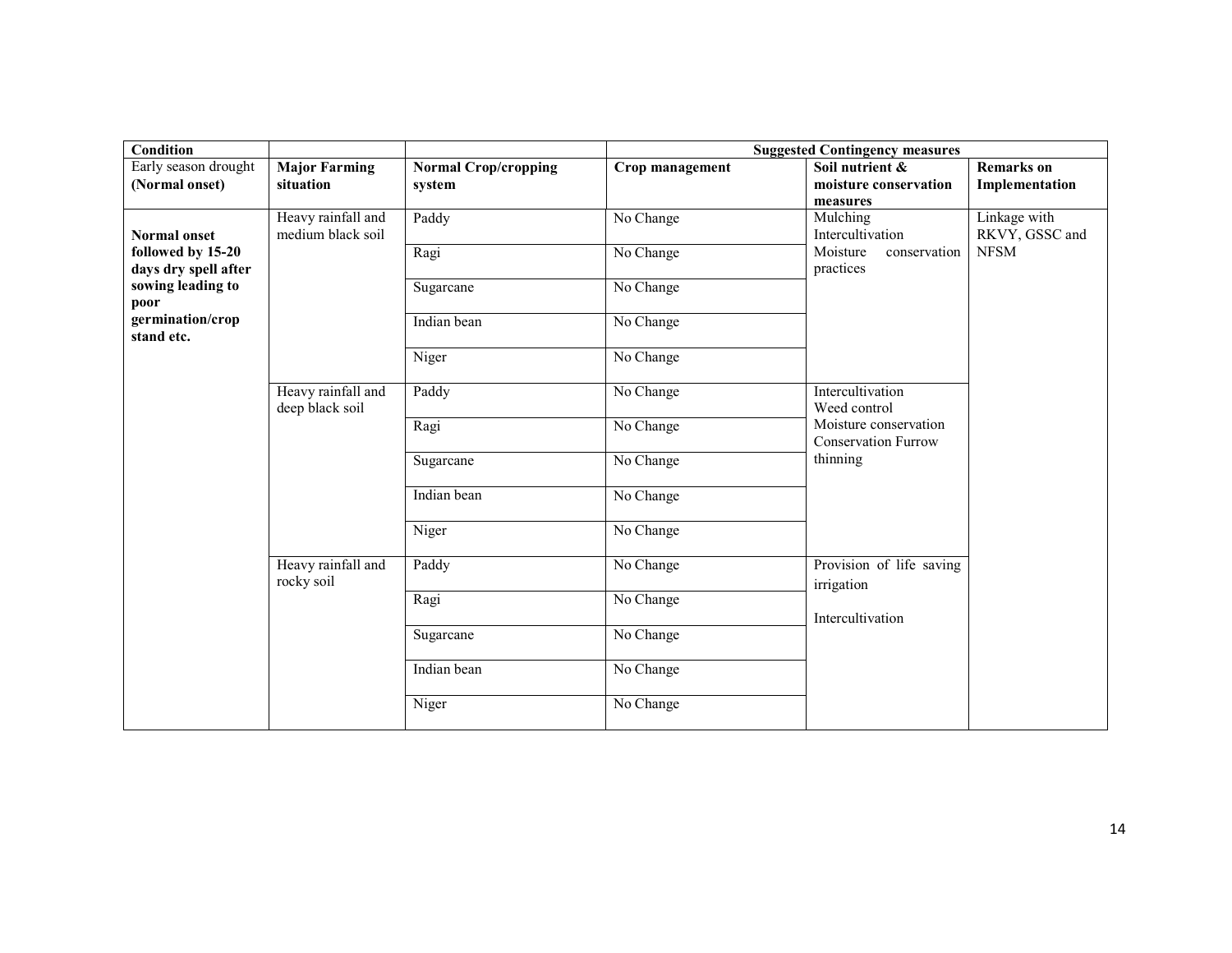| <b>Condition</b>                                                                                 |                                         | <b>Suggested Contingency measures</b> |                 |                                                                 |                                     |
|--------------------------------------------------------------------------------------------------|-----------------------------------------|---------------------------------------|-----------------|-----------------------------------------------------------------|-------------------------------------|
| Mid season drought<br>(long dry spell,<br>consecutive 2 weeks<br>rainless $(>2.5$ mm)<br>period) | <b>Major Farming</b><br>situation       | <b>Normal Crop/cropping</b><br>system | Crop management | Soil nutrient &<br>moisture conservation<br>measures            | <b>Remarks</b> on<br>Implementation |
| At vegetative stage                                                                              | Heavy rainfall and<br>medium black soil | Paddy                                 | No Change       | Intercultivation and soil<br>mulching                           | As above                            |
|                                                                                                  |                                         | Ragi                                  | No Change       | Moisture conservation                                           |                                     |
|                                                                                                  |                                         | Sugarcane                             | No Change       | practices                                                       |                                     |
|                                                                                                  |                                         | Indian bean                           | No Change       |                                                                 |                                     |
|                                                                                                  |                                         | Niger                                 | No Change       |                                                                 |                                     |
|                                                                                                  | Heavy rainfall and<br>deep black soil   | Paddy                                 | No Change       | Moisture conservation<br>practices<br>Intercultivation and soil | As above                            |
|                                                                                                  |                                         | Ragi                                  | No Change       |                                                                 |                                     |
|                                                                                                  |                                         | Sugarcane                             | No Change       | mulching                                                        |                                     |
|                                                                                                  |                                         | Indian bean                           | No Change       |                                                                 |                                     |
|                                                                                                  |                                         | Niger                                 | No Change       |                                                                 |                                     |
|                                                                                                  | Heavy rainfall and<br>rocky soil        | Paddy                                 | No Change       | Soil mulching                                                   | As above                            |
|                                                                                                  |                                         | Ragi                                  | No Change       | <b>Intercultivation Moisture</b><br>conservation                |                                     |
|                                                                                                  |                                         | Sugarcane                             | No Change       |                                                                 |                                     |
|                                                                                                  |                                         | Indian bean                           | No Change       |                                                                 |                                     |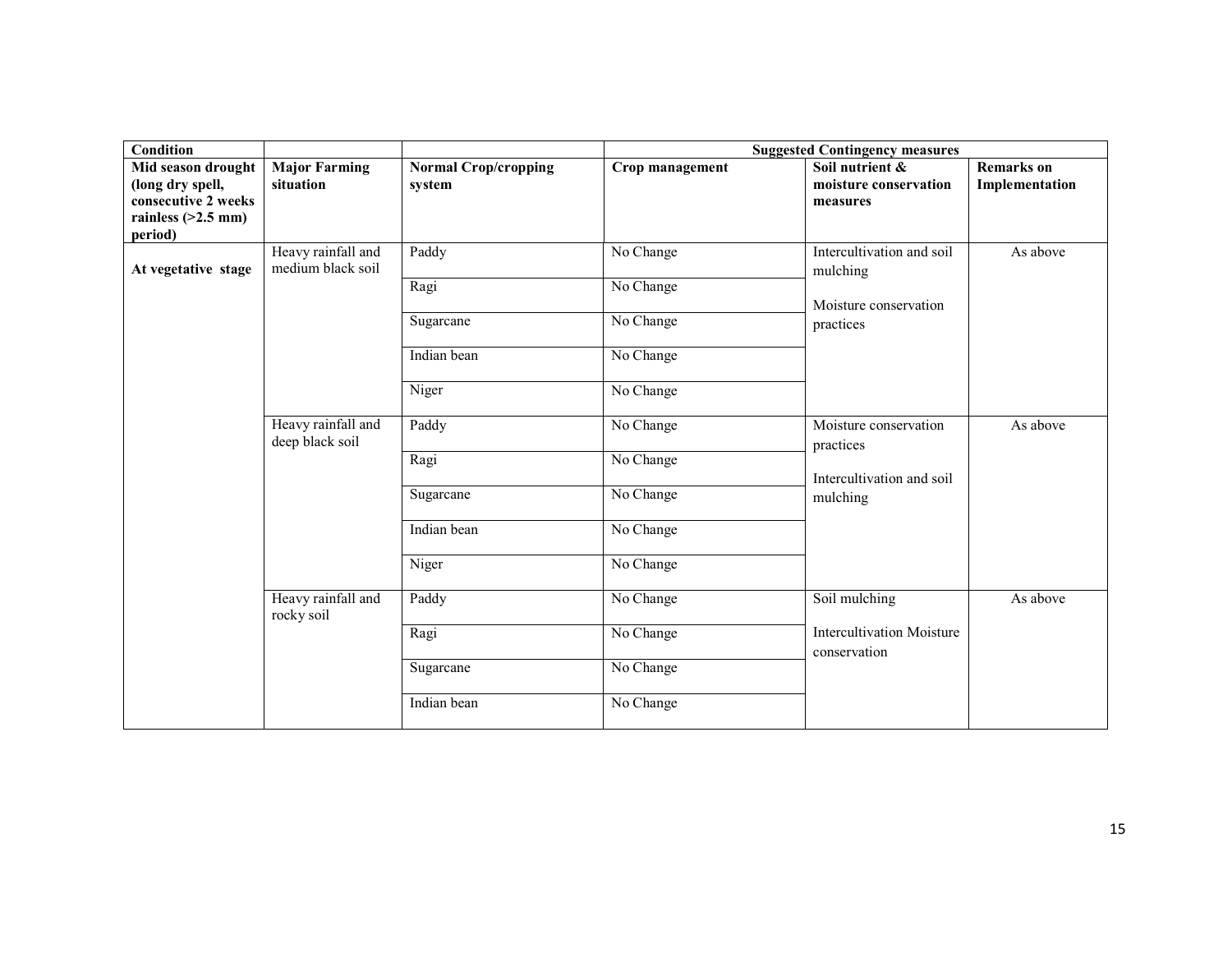| <b>Condition</b>                |                                         |                                       |                  | <b>Suggested Contingency measures</b>    |                                     |
|---------------------------------|-----------------------------------------|---------------------------------------|------------------|------------------------------------------|-------------------------------------|
| Mid season<br>drought (long dry | <b>Major Farming</b><br>situation       | <b>Normal Crop/cropping</b><br>system | Crop management  | Soil nutrient &<br>moisture conservation | <b>Remarks</b> on<br>Implementation |
| spell)                          |                                         |                                       |                  | measures                                 |                                     |
| At flowering/                   | Heavy rainfall and<br>medium black soil | Paddy                                 | No Change        |                                          | Link up with IW<br><b>SM</b>        |
| fruiting stage                  |                                         | Ragi                                  | No Change        |                                          |                                     |
|                                 |                                         | Sugarcane                             | No Change        |                                          |                                     |
|                                 |                                         | Indian bean                           | No Change        |                                          |                                     |
|                                 |                                         | Niger                                 | No Change        |                                          |                                     |
|                                 | Heavy rainfall and<br>deep black soil   | Paddy                                 | No Change        |                                          |                                     |
|                                 |                                         | Ragi                                  | No Change        |                                          |                                     |
|                                 |                                         | Sugarcane                             | No Change        |                                          |                                     |
|                                 |                                         | Indian bean                           | No Change        |                                          |                                     |
|                                 |                                         | Niger                                 | No Change        |                                          |                                     |
|                                 | Heavy rainfall and<br>rocky soil        | Paddy                                 | No Change        |                                          |                                     |
|                                 |                                         | Ragi                                  | No Change        |                                          |                                     |
|                                 |                                         | Sugarcane                             | No Change        |                                          |                                     |
|                                 |                                         | Indian bean                           | No Change        |                                          |                                     |
|                                 |                                         | Niger                                 | <b>No Change</b> |                                          |                                     |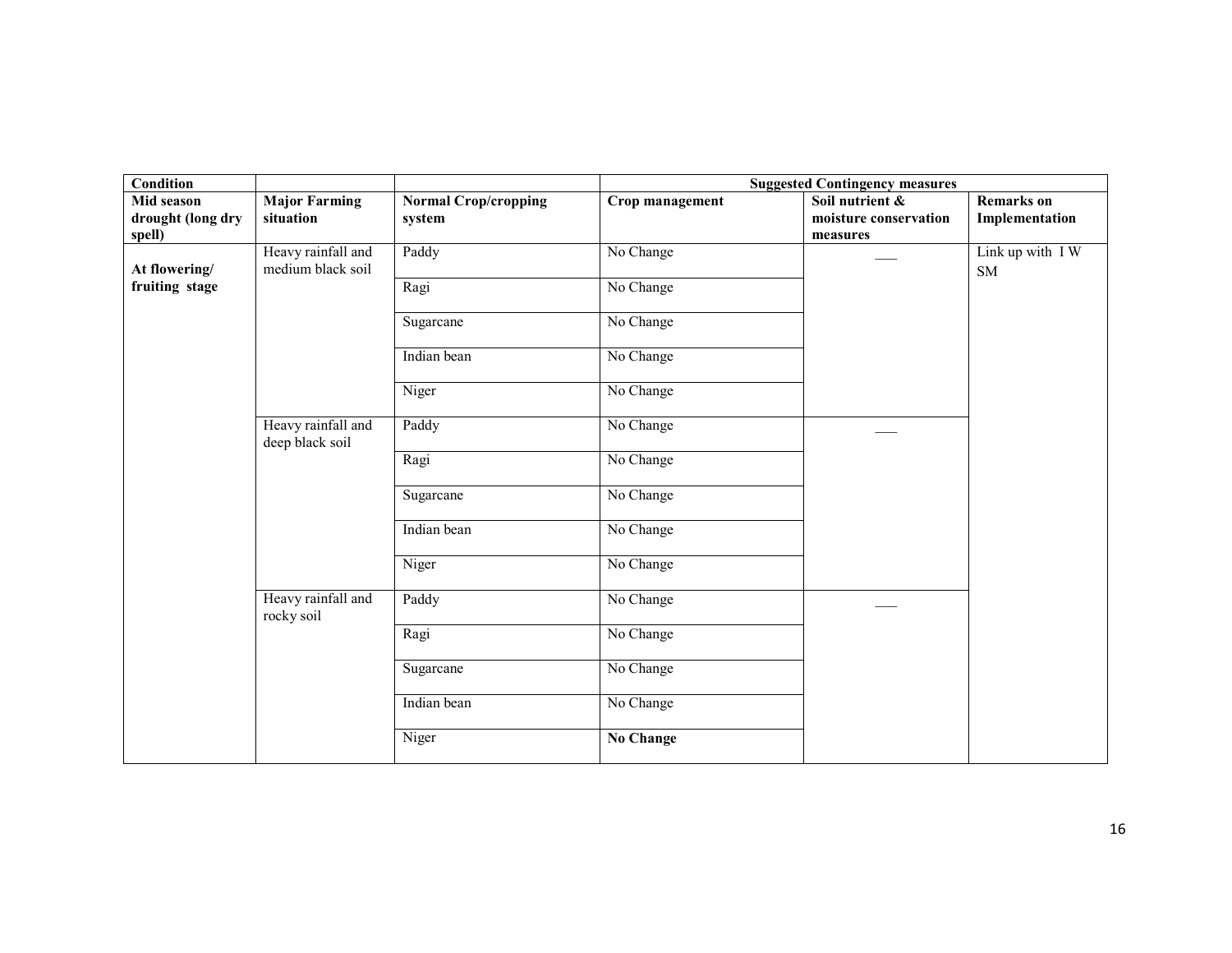| <b>Condition</b>        |                                         |                                       | <b>Suggested Contingency measures</b>                                 |                                                                      |                                     |
|-------------------------|-----------------------------------------|---------------------------------------|-----------------------------------------------------------------------|----------------------------------------------------------------------|-------------------------------------|
| <b>Terminal drought</b> | <b>Major Farming</b><br>situation       | <b>Normal Crop/cropping</b><br>system | Crop management                                                       | Rabi Crop planning                                                   | <b>Remarks</b> on<br>Implementation |
|                         | Heavy rainfall and<br>medium black soil | As above                              | Life saving irrigation,<br>Harvest at physiological<br>maturity stage | Sugarcane, Gram and<br>other Pulse crops.<br>Nursery for summer rice | Link up with IW<br>SM and RKVY      |
|                         | Heavy rainfall and<br>deep black soil   | As above                              | Life saving irrigation,<br>Harvest at physiological<br>maturity stage | Sugarcane, Wheat,<br>Pulses and vegetables                           |                                     |
|                         | Heavy rainfall and<br>rocky soil        | As above                              | Life saving irrigation,<br>Harvest at physiological<br>maturity stage | Sugarcane, Nursery for<br>summer rice vegetables                     |                                     |

#### 2.1.2 Drought - Irrigated situation

| Condition           |                      |                             | <b>Suggested Contingency measures</b> |                           |                   |
|---------------------|----------------------|-----------------------------|---------------------------------------|---------------------------|-------------------|
|                     | <b>Major Farming</b> | <b>Normal Crop/cropping</b> | Change in crop/cropping               | <b>Agronomic measures</b> | <b>Remarks</b> on |
|                     | situation            | svstem                      | svstem                                |                           | Implementation    |
| Delayed release of  | Heavy rainfall and   | As above                    | Aerobic Paddy and SRI                 | 1. Mulching               | Link up with IW   |
| water in canals due | medium black soil    |                             | method of paddy cultivation,          | Alternate<br>Furrow       | SM, GSSC and      |
| to low rainfall     |                      |                             | Wider spacing                         | irrigation                | <b>NFSM</b>       |
|                     |                      |                             |                                       | 3. Drip irrigation        |                   |
|                     | Heavy rainfall and   | As above                    | Aerobic Paddy and SRI                 | 1.Mulching                |                   |
|                     | deep black soil      |                             | method of paddy cultivation,          | Alternate<br>Furrow       |                   |
|                     |                      |                             | Wider spacing                         | irrigation                |                   |
|                     |                      |                             |                                       | 3. Drip irrigation        |                   |
|                     | Heavy rainfall and   | As above                    | Aerobic Paddy and SRI                 | Mulching                  |                   |
|                     | rocky soil           |                             | method of paddy cultivation,          | Alternate<br>Furrow       |                   |
|                     |                      |                             | Wider spacing                         | irrigation                |                   |
|                     |                      |                             |                                       | 3. Drip irrigation        |                   |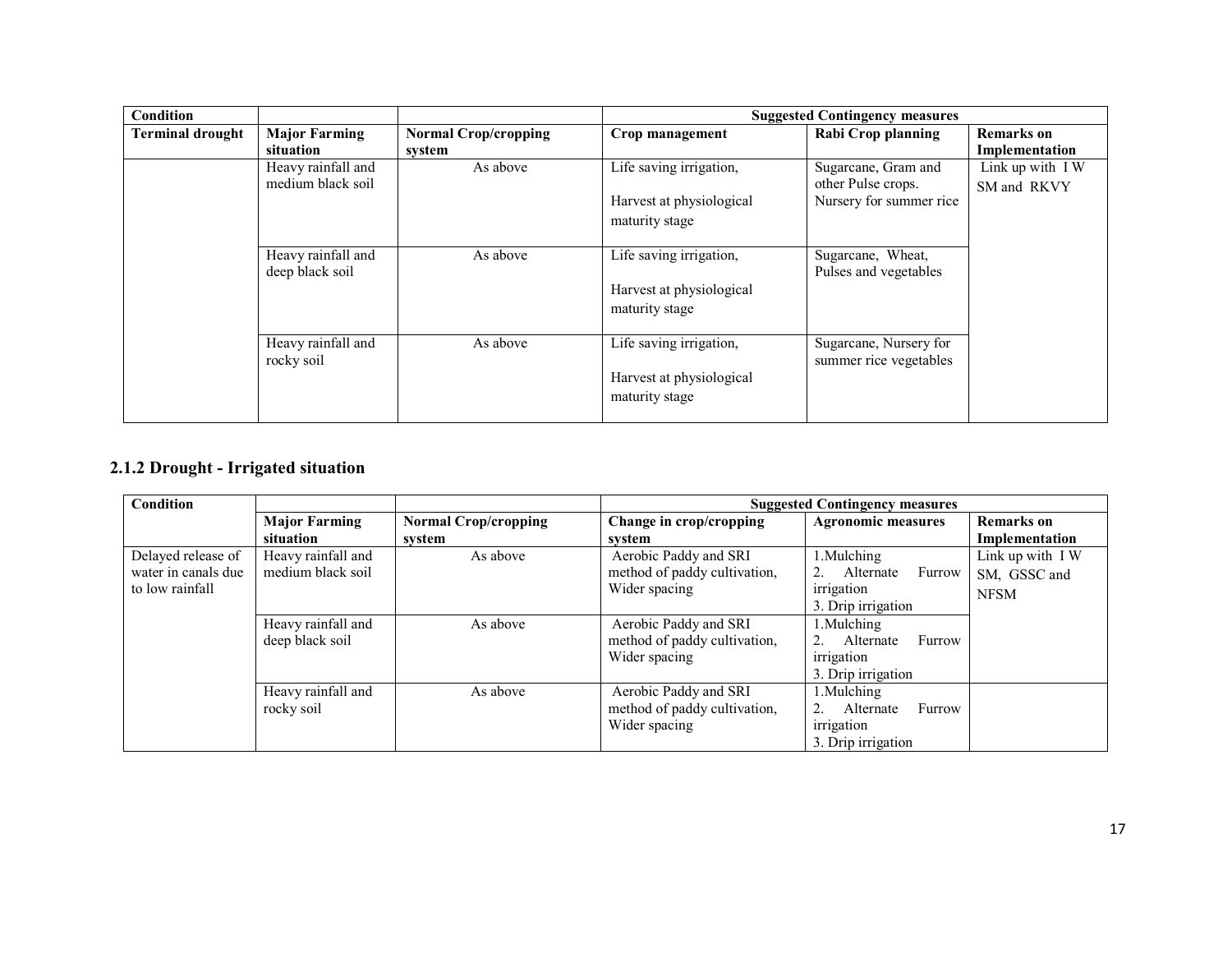| Condition                                                    |                                         |                                       |                                   |                           |                                     |
|--------------------------------------------------------------|-----------------------------------------|---------------------------------------|-----------------------------------|---------------------------|-------------------------------------|
|                                                              | <b>Major Farming</b><br>situation       | <b>Normal Crop/cropping</b><br>system | Change in crop/cropping<br>svstem | <b>Agronomic measures</b> | <b>Remarks</b> on<br>Implementation |
| Limited release of<br>water in canals due<br>to low rainfall | Heavy rainfall and<br>medium black soil | As above                              |                                   | Not applicable            |                                     |
|                                                              | Heavy rainfall and<br>deep black soil   | As above                              |                                   |                           |                                     |
|                                                              | Heavy rainfall and<br>rocky soil        | As above                              |                                   |                           |                                     |

| Condition        |                      |                             |                         |                           |                |
|------------------|----------------------|-----------------------------|-------------------------|---------------------------|----------------|
|                  | <b>Major Farming</b> | <b>Normal Crop/cropping</b> | Change in crop/cropping | <b>Agronomic measures</b> | Remarks on     |
|                  | situation            | system                      | system                  |                           | Implementation |
| Non release of   |                      |                             | Not applicable          |                           |                |
| water in canals  |                      |                             |                         |                           |                |
| under delayed    |                      |                             |                         |                           |                |
| onset of monsoon |                      |                             |                         |                           |                |
| in catchment     |                      |                             |                         |                           |                |

| <b>Condition</b>  |                      |                             |                         |                           |                |
|-------------------|----------------------|-----------------------------|-------------------------|---------------------------|----------------|
|                   | <b>Major Farming</b> | <b>Normal Crop/cropping</b> | Change in crop/cropping | <b>Agronomic measures</b> | Remarks on     |
|                   | situation            | system                      | system                  |                           | Implementation |
| Lack of inflows   |                      |                             | Not applicable          |                           |                |
| into tanks due to |                      |                             |                         |                           |                |
| insufficient      |                      |                             |                         |                           |                |
| /delayed onset of |                      |                             |                         |                           |                |
| monsoon           |                      |                             |                         |                           |                |

| <b>Condition</b>    |                      |                             |                         |                           |                |
|---------------------|----------------------|-----------------------------|-------------------------|---------------------------|----------------|
|                     | <b>Major Farming</b> | <b>Normal Crop/cropping</b> | Change in crop/cropping | <b>Agronomic measures</b> | Remarks on     |
|                     | situation            | svstem                      | svstem                  |                           | Implementation |
| Insufficient        |                      |                             | Not applicable          |                           |                |
| groundwater         |                      |                             |                         |                           |                |
| recharge due to low |                      |                             |                         |                           |                |
| rainfall            |                      |                             |                         |                           |                |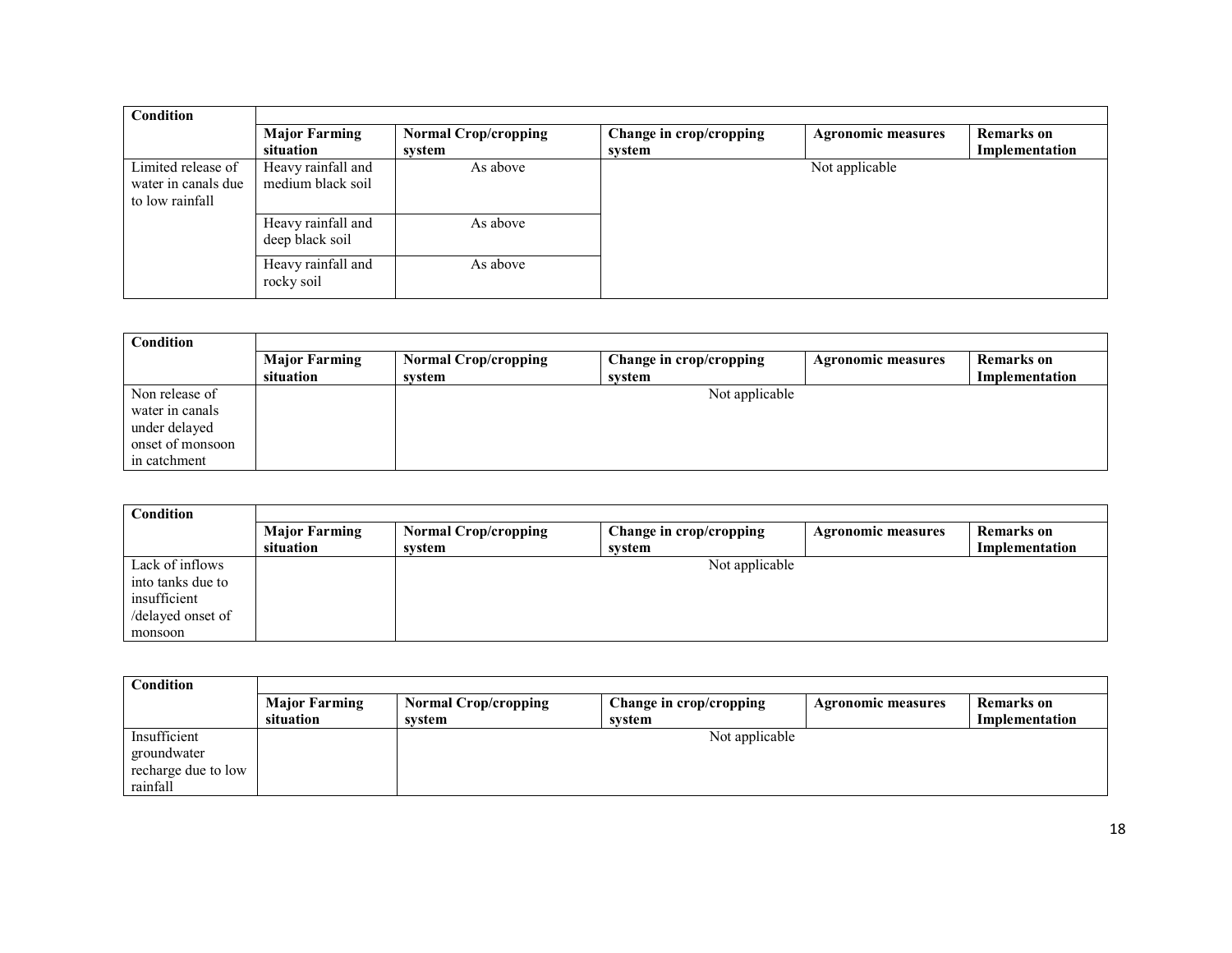| 2.2 Unusual rains (untimely, unseasonal etc) (for both rain fed and irrigated situations) |
|-------------------------------------------------------------------------------------------|
|-------------------------------------------------------------------------------------------|

| <b>Condition</b>                                                                  | <b>Suggested contingency measure</b> |                        |                                                                       |                                                            |  |  |
|-----------------------------------------------------------------------------------|--------------------------------------|------------------------|-----------------------------------------------------------------------|------------------------------------------------------------|--|--|
| <b>Continuous high</b><br>rainfall in a short<br>span leading to water<br>logging | <b>Vegetative stage</b>              | <b>Flowering stage</b> | Crop maturity stage                                                   | Post harvest                                               |  |  |
| Paddy                                                                             | Provide drainage                     | Provide drainage       | Removal excess water<br>Harvesting at physiological<br>maturity stage | Shift to safer place                                       |  |  |
| Ragi                                                                              | $-Do-$                               | $-Do-$                 | Drain out excess water<br>Harvest for vegetable<br>purpose            | Safe storage against<br>storage pest and<br>disease        |  |  |
| Sugarcane                                                                         | $-Do-$                               | $-Do-$                 | $-Do-$                                                                | ------                                                     |  |  |
| Indian bean                                                                       | $-Do-$                               | $-Do-$                 | $-Do-$                                                                | $-Do-$                                                     |  |  |
| Niger                                                                             | $-Do-$                               | $-Do-$                 | $-Do-$                                                                | $-Do-$                                                     |  |  |
| Horticulture                                                                      |                                      |                        |                                                                       |                                                            |  |  |
| Mango                                                                             | Provide drainage                     | Provide drainage       | Need base insect pest<br>management                                   | Shift to safe place dry<br>in shade and turn<br>frequently |  |  |
| Sapota                                                                            | $-D0$                                | $-Do-$                 | $-Do-$                                                                | $-Do-$                                                     |  |  |
| Banana                                                                            | $-D0$                                | $-Do-$                 | $-Do-$                                                                | $-Do-$                                                     |  |  |
| Cashew nut                                                                        | $-D0$                                | $-Do-$                 | $-Do-$                                                                | $-Do-$                                                     |  |  |
| Coconut                                                                           | $-Do-$                               | $-Do-$                 | $-Do-$                                                                | $-Do-$                                                     |  |  |
| Heavy rainfall with<br>high speed winds in a<br>short span                        |                                      |                        |                                                                       |                                                            |  |  |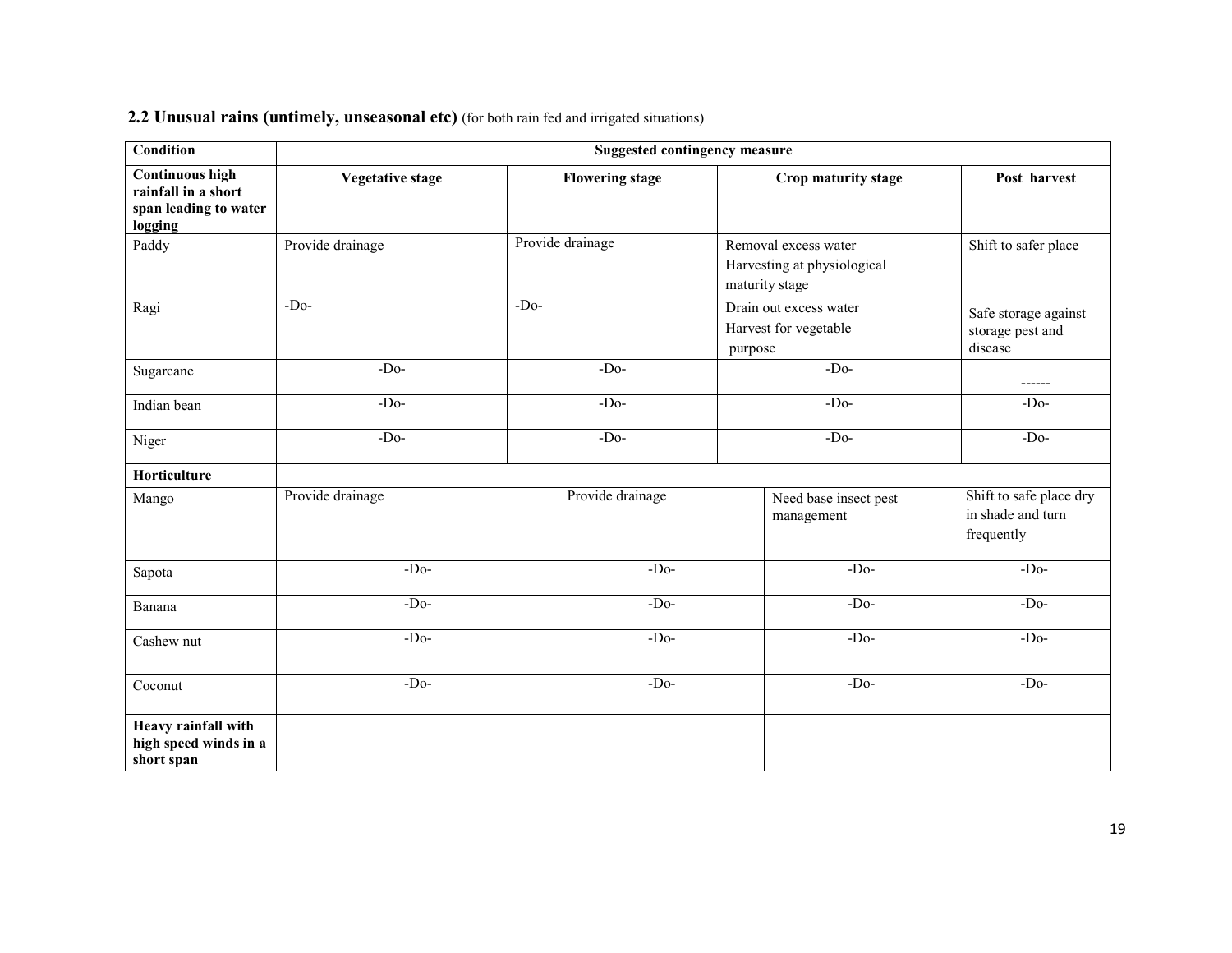| Paddy        | Provide drainage                                       | Provide drainage            | Wind break and shelter belt | Shift to safe place dry<br>in shade and turn<br>frequently |
|--------------|--------------------------------------------------------|-----------------------------|-----------------------------|------------------------------------------------------------|
| Ragi         | Provide drainage                                       | Provide drainage            | Wind break and shelter belt | $\overline{DO}$                                            |
| Sugarcane    | $-Do-$                                                 | $-Do-$                      | $-Do-$                      | $-Do-$                                                     |
| Indian bean  | $-Do-$                                                 | $-Do-$                      | $-D0$                       | $-D0$                                                      |
| Niger        | $-Do-$                                                 | $-Do-$                      | $-Do-$                      | $-Do-$                                                     |
| Horticulture |                                                        |                             |                             |                                                            |
| Mango        | Provide drainage                                       | Provide drainage            | Wind break and shelter belt | Shift to safe place dry<br>in shade and turn<br>frequently |
| Sapota       | $-Do-$                                                 | $-Do-$                      | $-Do-$                      | $-D0$                                                      |
| Banana       | $-Do-$                                                 | $-Do-$                      | $-Do-$                      | $-Do-$                                                     |
| Cashew nut   | $-D0$                                                  | $-Do-$                      | $-Do-$                      | $-Do-$                                                     |
| Coconut      | $-Do-$                                                 | $-Do-$                      | $-Do-$                      | $-D0$                                                      |
|              | Outbreak of pests and diseases due to unseasonal rains |                             |                             |                                                            |
| Paddy        | <b>IPDM</b>                                            | Need based plant protection | Need based plant protection | Safe storage against                                       |
| Ragi         |                                                        | <b>IPDM</b>                 | <b>IPDM</b>                 | storage pest and<br>diseases                               |
| Sugarcane    |                                                        |                             |                             |                                                            |
| Indian bean  |                                                        |                             |                             |                                                            |
| Niger        |                                                        |                             |                             |                                                            |
| Horticulture |                                                        |                             |                             |                                                            |
| Mango        | Need based plant protection IPDM                       | Need based plant protection | Need based plant protection | Safe storage against                                       |
| Sapota       |                                                        | <b>IPDM</b>                 | <b>IPDM</b>                 | storage pest and                                           |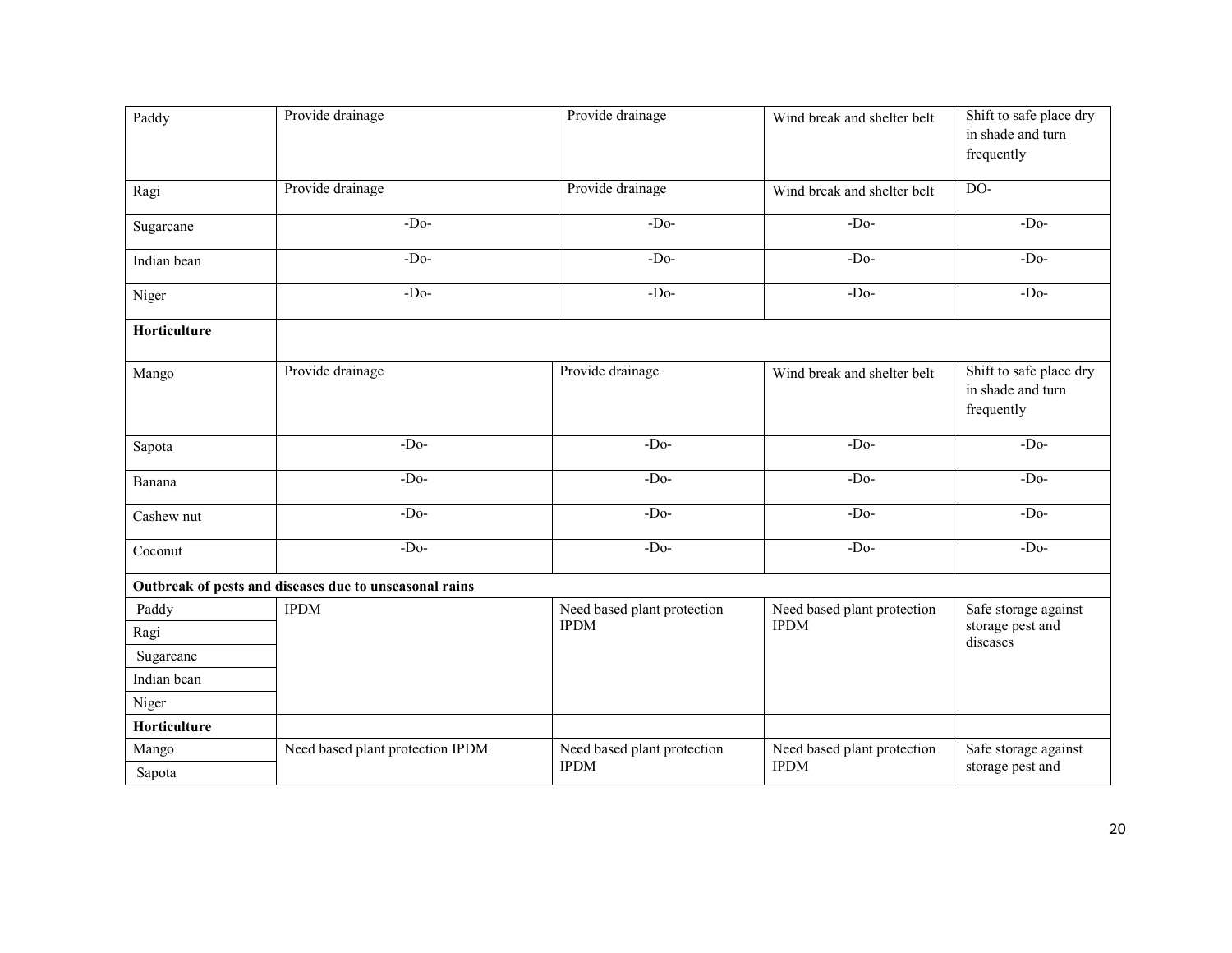| Banana            |  | diseases |
|-------------------|--|----------|
| Cashew nut        |  |          |
| $\sim$<br>Coconut |  |          |

#### 2.3 Floods: - Not applicable

| <b>Condition</b>                               | <b>Suggested contingency measure</b> |                         |                           |            |
|------------------------------------------------|--------------------------------------|-------------------------|---------------------------|------------|
| Transient water logging/ partial<br>inundation | Seedling / nursery stage             | <b>Vegetative stage</b> | <b>Reproductive stage</b> | At harvest |
| <b>Horticulture</b>                            |                                      |                         |                           |            |
| Continuous submergence<br>for more than 2 days |                                      |                         |                           |            |
| <b>Horticulture</b>                            |                                      |                         |                           |            |
| Sea water intrusion                            |                                      |                         |                           |            |

#### 2.4 Extreme events: Heat wave / Cold wave/Frost/ Hailstorm /Cyclone:- Not applicable

| <b>Extreme event type</b> | <b>Suggested contingency measure</b> |                         |                           |            |
|---------------------------|--------------------------------------|-------------------------|---------------------------|------------|
|                           | Seedling / nursery stage             | <b>Vegetative stage</b> | <b>Reproductive stage</b> | At harvest |
| <b>Heat Wave</b>          |                                      |                         |                           |            |
| Horticulture              |                                      |                         |                           |            |
| Cold wave                 |                                      |                         |                           |            |
| Horticulture              |                                      |                         |                           |            |
| Frost                     |                                      |                         |                           |            |
| Horticulture              |                                      |                         |                           |            |
| Hailstorm                 |                                      |                         |                           |            |
| Horticulture              |                                      |                         |                           |            |
| Cyclone                   |                                      |                         |                           |            |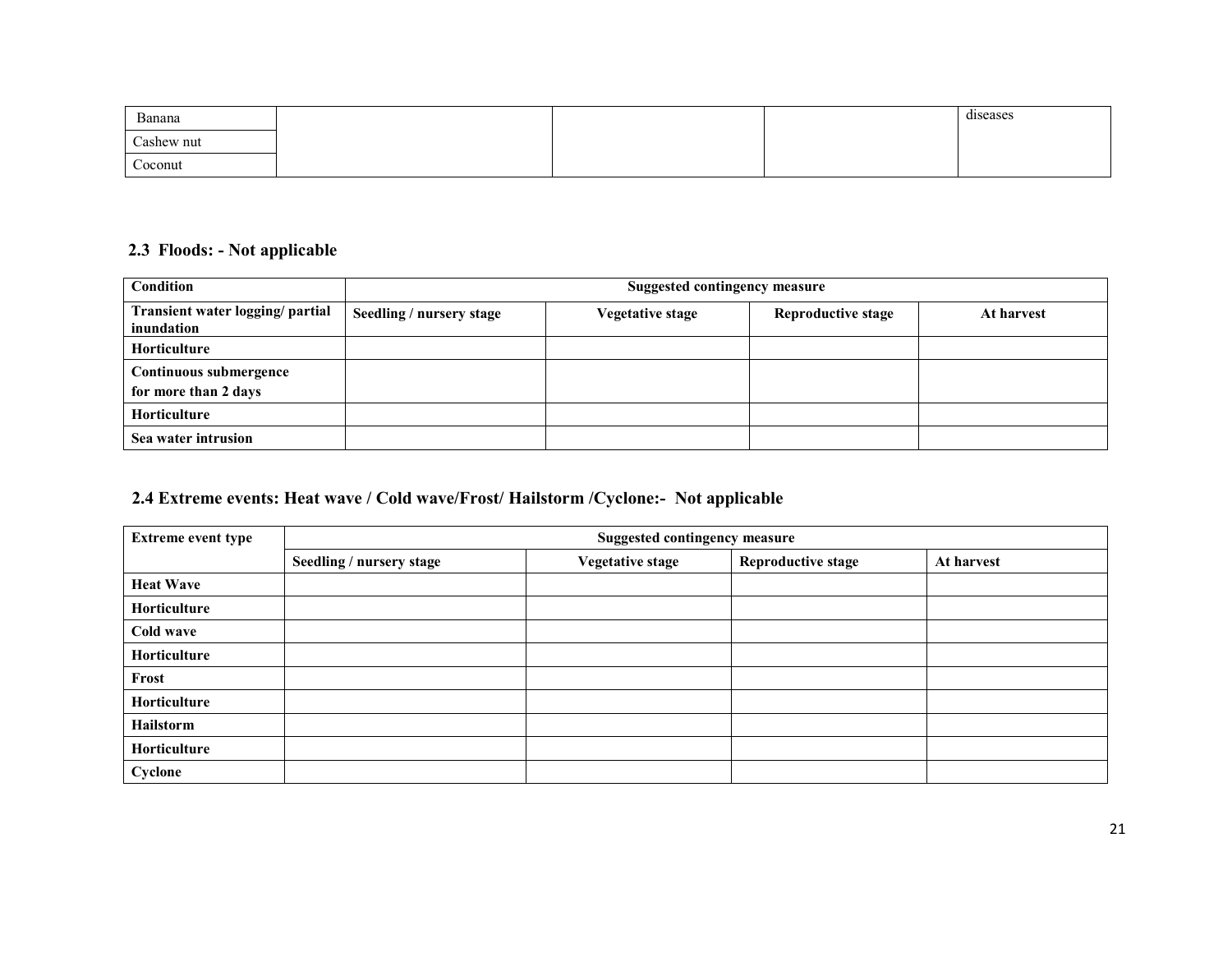| Ho<br> |
|--------|
|--------|

#### 2.5Contingent strategies for Livestock, Poultry & Fisheries

# 2.5.1 Livestock

|                                  | <b>Suggested contingency measures</b>                                                                                                                                                                           |                                                                                                                                                                                      |                                                        |  |
|----------------------------------|-----------------------------------------------------------------------------------------------------------------------------------------------------------------------------------------------------------------|--------------------------------------------------------------------------------------------------------------------------------------------------------------------------------------|--------------------------------------------------------|--|
|                                  | <b>Before the event</b>                                                                                                                                                                                         | During the event                                                                                                                                                                     | After the event                                        |  |
| <b>Drought</b>                   |                                                                                                                                                                                                                 |                                                                                                                                                                                      |                                                        |  |
| Feed and fodder<br>availability  | Insurance<br>Encourage perennial fodder on bunds and waste<br>land on community basis<br>Establishing fodder banks,<br>encouraging fodder<br>crops in irrigated area<br>Silage – using excess fodder for silage | Utilizing fodder from perennial trees and<br>Fodder bank reserves<br>Utilizing fodder stored in silos<br>Transporting excess fodder from adjoining districts<br>Use of feed mixtures | Availing Insurance<br>Remove unproductive<br>livestock |  |
| Drinking water                   | Preserving water in the tank for drinking purpose<br><b>Excavation of Bore wells</b>                                                                                                                            | Using preserved water in the tanks for drinking<br>Wherever ground water resources are available<br>priority for drinking purpose                                                    | -----                                                  |  |
| Health and disease<br>management | medicines<br>with<br>Veterinary<br>preparedness<br>and<br>vaccines                                                                                                                                              | Conducting mass animal Health Camps and treating the<br>affected once in Campaign                                                                                                    | Remove sick animals                                    |  |
| <b>Floods</b>                    | Not observed                                                                                                                                                                                                    |                                                                                                                                                                                      |                                                        |  |
| Feed and fodder<br>availability  |                                                                                                                                                                                                                 |                                                                                                                                                                                      |                                                        |  |
| Drinking water                   |                                                                                                                                                                                                                 |                                                                                                                                                                                      |                                                        |  |
| Health and disease<br>management |                                                                                                                                                                                                                 |                                                                                                                                                                                      |                                                        |  |
| Cyclone                          | Not observed                                                                                                                                                                                                    |                                                                                                                                                                                      |                                                        |  |
| Feed and fodder<br>availability  |                                                                                                                                                                                                                 |                                                                                                                                                                                      |                                                        |  |
| Drinking water                   |                                                                                                                                                                                                                 |                                                                                                                                                                                      |                                                        |  |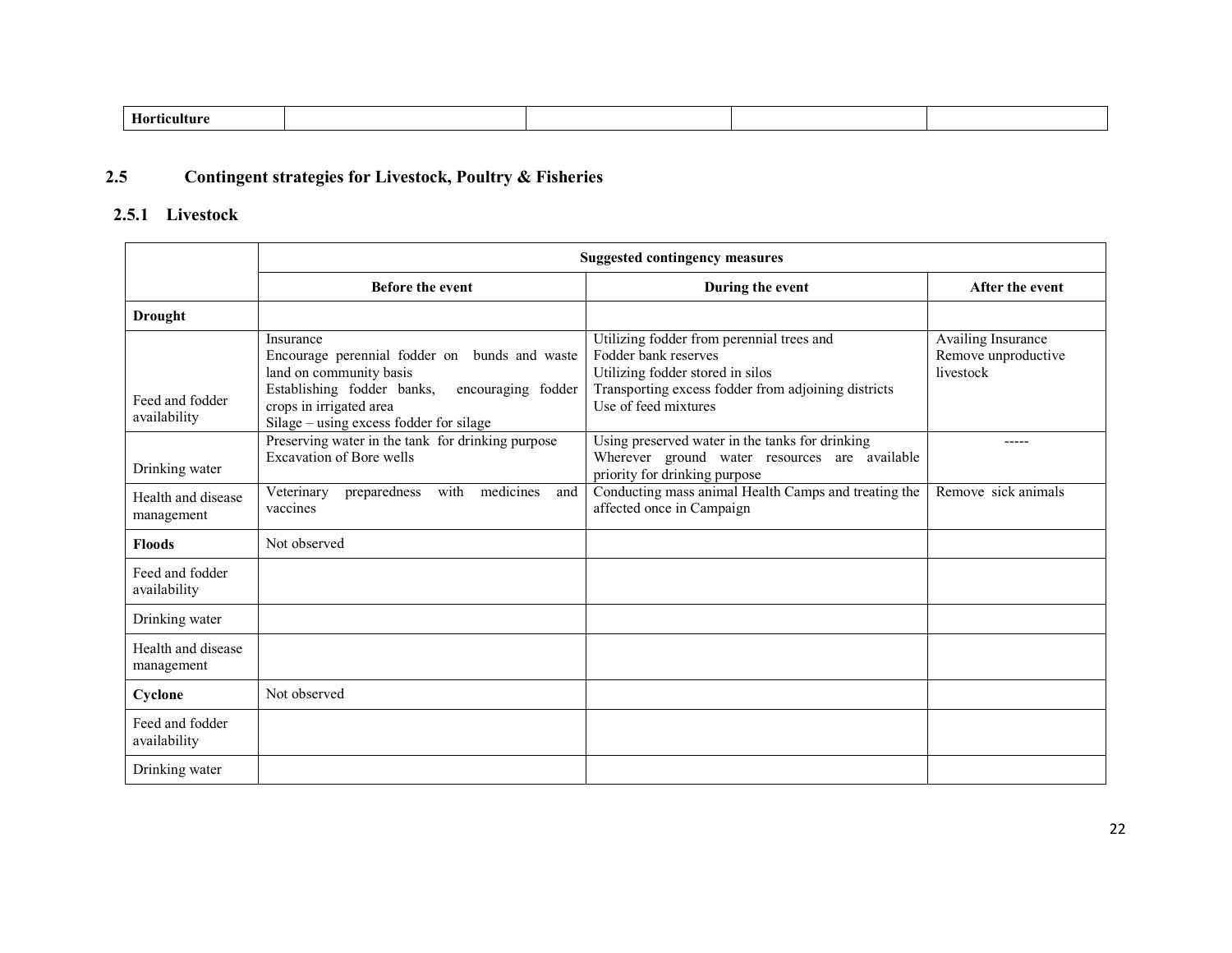| Health and disease<br>management   |              |  |
|------------------------------------|--------------|--|
| Heat wave and<br>cold wave         | Not observed |  |
| Shelter/environmen<br>t management |              |  |
| Health and disease<br>management   |              |  |

#### 2.5.2 Poultry

|                               | <b>Suggested contingency measures</b>                                       |                                    |                                                                  | Convergence/linkages<br>with ongoing programs, if<br>any   |
|-------------------------------|-----------------------------------------------------------------------------|------------------------------------|------------------------------------------------------------------|------------------------------------------------------------|
|                               | <b>Before the event</b>                                                     | During the event                   | After the event                                                  |                                                            |
| Drought                       |                                                                             |                                    |                                                                  |                                                            |
| Shortage of feed ingredients  | Insurance & Integration<br>Establishing geed serve Bank                     | Utilizing from feed serve<br>banks | Availing insurance<br>Strengthening feed<br><b>Reserve Banks</b> | Insurance & Integration<br>Establishing geed serve<br>Bank |
| Drinking water                | Preparing of tank of water                                                  | Campaign and Mass<br>Vaccination   | Culling affected birds                                           | Preparing of tank of water                                 |
| Health and disease management | Emergency<br>Veterinary preparedness with<br>medicines vaccination to birds | Careful watch                      | Careful watch                                                    |                                                            |
| <b>Floods</b>                 | Not observed                                                                |                                    |                                                                  |                                                            |
| Shortage of feed ingredients  |                                                                             |                                    |                                                                  |                                                            |
| Drinking water                |                                                                             |                                    |                                                                  |                                                            |
| Health and disease management |                                                                             |                                    |                                                                  |                                                            |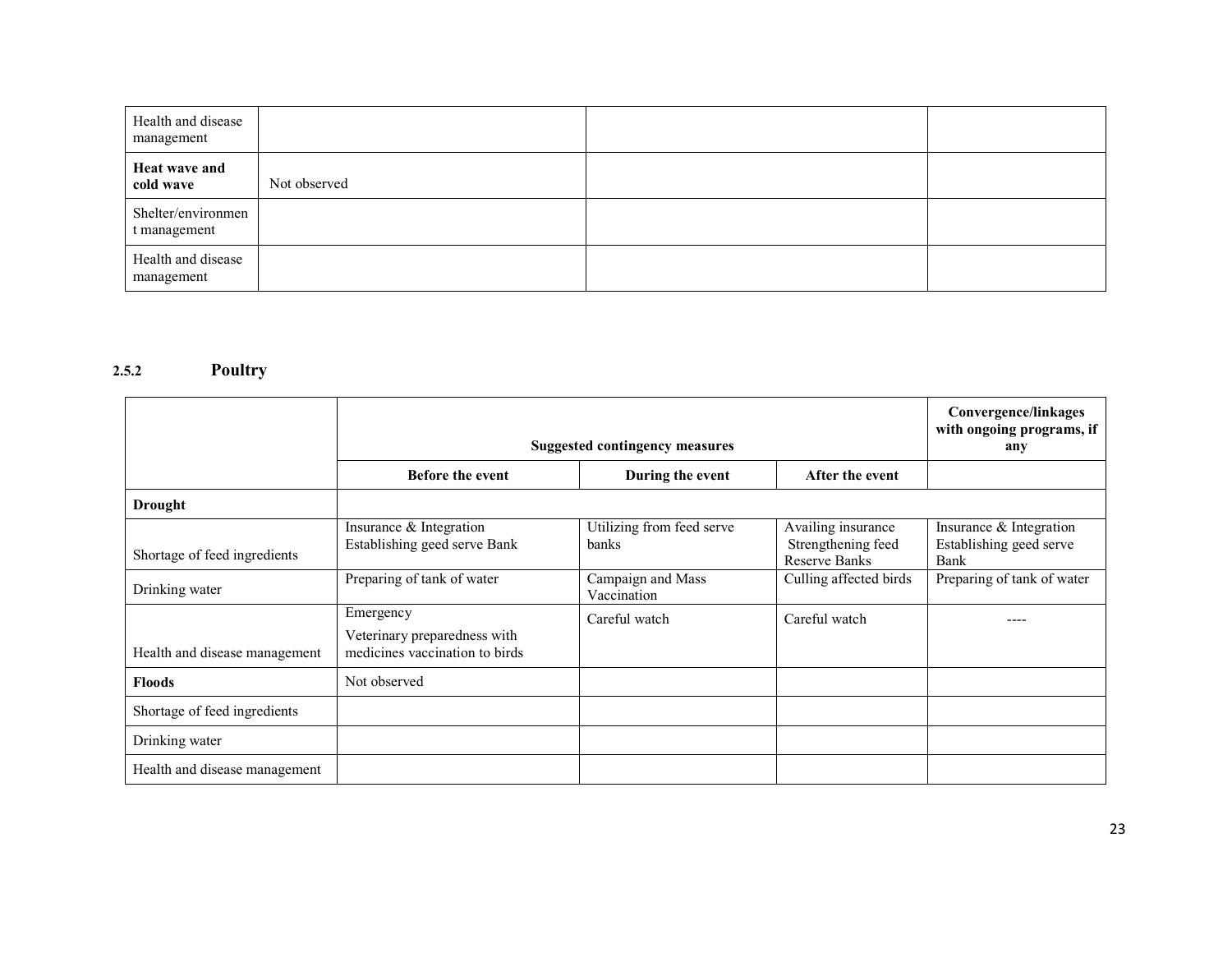| Cyclone                           | Not observed |  |  |
|-----------------------------------|--------------|--|--|
| Shortage of feed ingredients      |              |  |  |
| Drinking water                    |              |  |  |
| Health and disease management     |              |  |  |
| Heat wave and cold wave           | Not observed |  |  |
| Shelter/environment<br>management |              |  |  |
| Health and disease management     |              |  |  |

# 2.5.3 Fisheries/ Aquaculture

|                                                                | <b>Suggested contingency measures</b>                           |                                   |                                                                              |  |
|----------------------------------------------------------------|-----------------------------------------------------------------|-----------------------------------|------------------------------------------------------------------------------|--|
|                                                                | <b>Before the event</b>                                         | During the event                  | After the event                                                              |  |
| 1) Drought                                                     |                                                                 |                                   |                                                                              |  |
| A. Capture                                                     | Ponds are filled with breaks water<br>Liming treatment is done  | Live stock removed from the ponds | Ponds should be dried and refilled with<br>fresh water and maintain breeding |  |
| Marine                                                         |                                                                 |                                   | material/live stock.                                                         |  |
| Inland                                                         |                                                                 |                                   |                                                                              |  |
| (i) Shallow water depth due to<br>insufficient rains/inflow    |                                                                 |                                   |                                                                              |  |
| (ii) Changes in water quality                                  |                                                                 |                                   |                                                                              |  |
| <b>B.</b> Aquaculture                                          | Mixing of creak water and fresh water<br>Desilting is practiced | Live stock is removed/sold        | Ponds should be drained and refilled<br>with fresh water                     |  |
| (i) Shallow water in ponds due                                 |                                                                 |                                   |                                                                              |  |
| to insufficient rains/inflow<br>(ii) Impact of salt load build |                                                                 |                                   |                                                                              |  |
| up in ponds / change in water<br>quality                       |                                                                 |                                   |                                                                              |  |
| 2) Floods                                                      |                                                                 |                                   |                                                                              |  |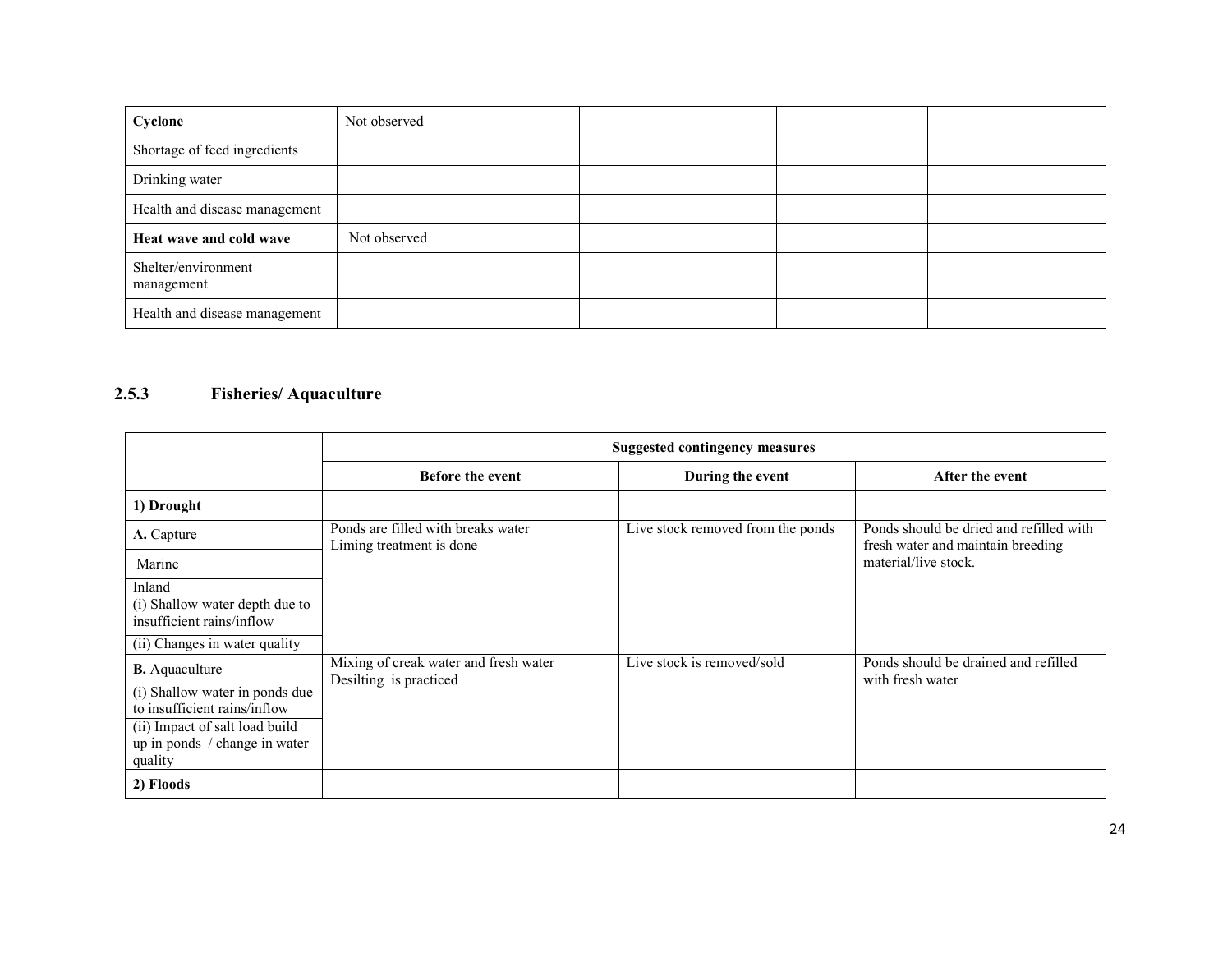| A. Capture                                                      | Out let of ponds are opened and livestock is<br>shifted to another place | $\sim$ | Out let are closed and live stock shifted<br>and lime treatment is done |
|-----------------------------------------------------------------|--------------------------------------------------------------------------|--------|-------------------------------------------------------------------------|
| Marine                                                          |                                                                          |        |                                                                         |
| Inland                                                          |                                                                          |        |                                                                         |
| (i) Average compensation paid                                   |                                                                          |        |                                                                         |
| due to loss of human life                                       |                                                                          |        |                                                                         |
| (ii) No. of boats /                                             |                                                                          |        |                                                                         |
| nets/damaged                                                    |                                                                          |        |                                                                         |
| (iii) No.of houses damaged                                      |                                                                          |        |                                                                         |
| (iv) Loss of stock                                              |                                                                          |        |                                                                         |
| (v) Changes in water quality                                    |                                                                          |        |                                                                         |
| (vi) Health and diseases                                        |                                                                          |        |                                                                         |
| <b>B.</b> Aquaculture                                           |                                                                          |        |                                                                         |
| (i) Inundation with flood water                                 |                                                                          |        |                                                                         |
| (ii) Water contamination and                                    |                                                                          |        |                                                                         |
| changes in water quality                                        |                                                                          |        |                                                                         |
| (iii) Health and diseases                                       |                                                                          |        |                                                                         |
| (iv) Loss of stock and inputs                                   |                                                                          |        |                                                                         |
| (feed, chemicals etc)                                           |                                                                          |        |                                                                         |
| (v) Infrastructure damage<br>(pumps, aerators, huts etc)        |                                                                          |        |                                                                         |
|                                                                 |                                                                          |        |                                                                         |
| 3. Cyclone / Tsunami                                            | Not observed                                                             |        |                                                                         |
| A. Capture                                                      |                                                                          |        |                                                                         |
| Marine                                                          |                                                                          |        |                                                                         |
| (i) Average compensation paid<br>due to loss of fishermen lives |                                                                          |        |                                                                         |
| (ii) Avg. no. of boats /                                        |                                                                          |        |                                                                         |
| nets/damaged                                                    |                                                                          |        |                                                                         |
| (iii) Avg. no. of houses                                        |                                                                          |        |                                                                         |
| damaged                                                         |                                                                          |        |                                                                         |
|                                                                 |                                                                          |        |                                                                         |